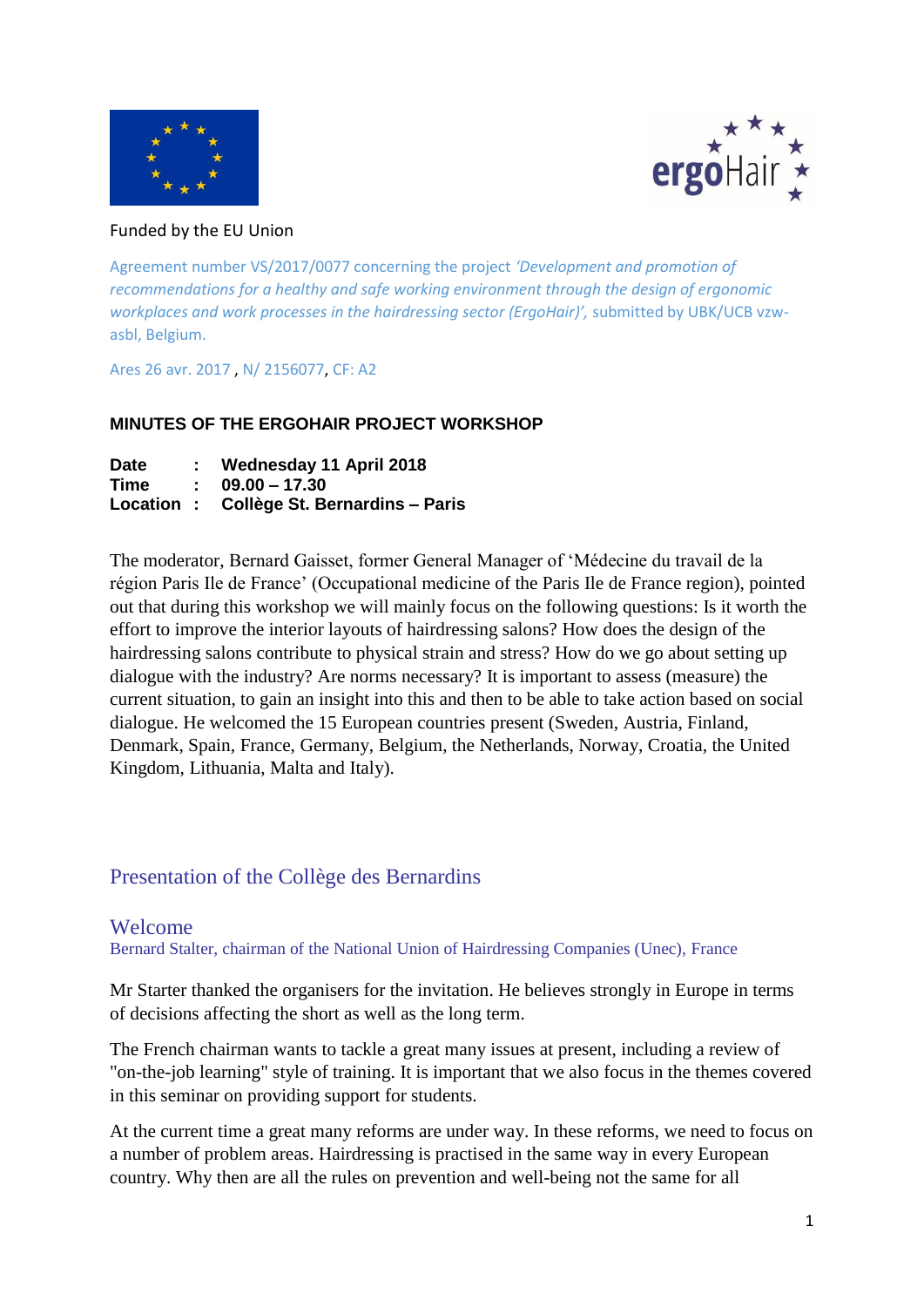European countries? This is an absolute necessity. We also need to take a careful look at and improve the situation with muscular and skeletal disorders. This is very important for employees.

Mr Starter referred to the MCB fair in Paris in September and proposed making an interim evaluation during this trade fair.

## Welcome

Stéphanie Prat-Eymeric, chairman of Les institutions de la coiffure France, contractor/manager FGTA FO, Secretary-General of SGFOSCE. Claude Mouginot, Chairman of UNEC for the European Committee for Social Dialogue, France

Social dialogue in Europe with all social partners is important. Musculoskeletal disorders are a reality in all European countries. They have been working on this theme with various partners for about seven years. They would like to share their experiences and work on this problem throughout Europe.

#### *Summary workshop 1 Hamburg*

Prof. Albert Nienhaus, University Medical Centre Hamburg Eppendorf (UKE), Germany

Summary workshop 1 Hamburg – prof. Albert Nienhaus

Presentation of this organisation that works at the university clinic in Hamburg on research with a special focus on musculoskeletal disorders and working conditions of migrants.

The themes relating hairdressers on which they are working include:

- allergies and associated skin problems
- pregnancy and possible risks

Respiratory problems have not yet been studied.

During the various presentations in Hamburg, including six scientific and six practical, the subject of reducing musculoskeletal disorders (MSD) was discussed.

An analysis of the problem was outlined in the scientific presentations. The complaints that frequently occur are mainly low back pain, pain in shoulders and arms. Repetitive actions are risk factors, as well as a high workload and not taking breaks. But design and work equipment also present risk factors.

MSD is the main cause of absenteeism according to figures provided by insurance companies. Yet MSD is not considered to be an occupational disease because the cause is multifactorial (not a single risk factor). Carpal tunnel syndrome is an exception here, but because of the repetitive movements it is considered to be an occupational disease.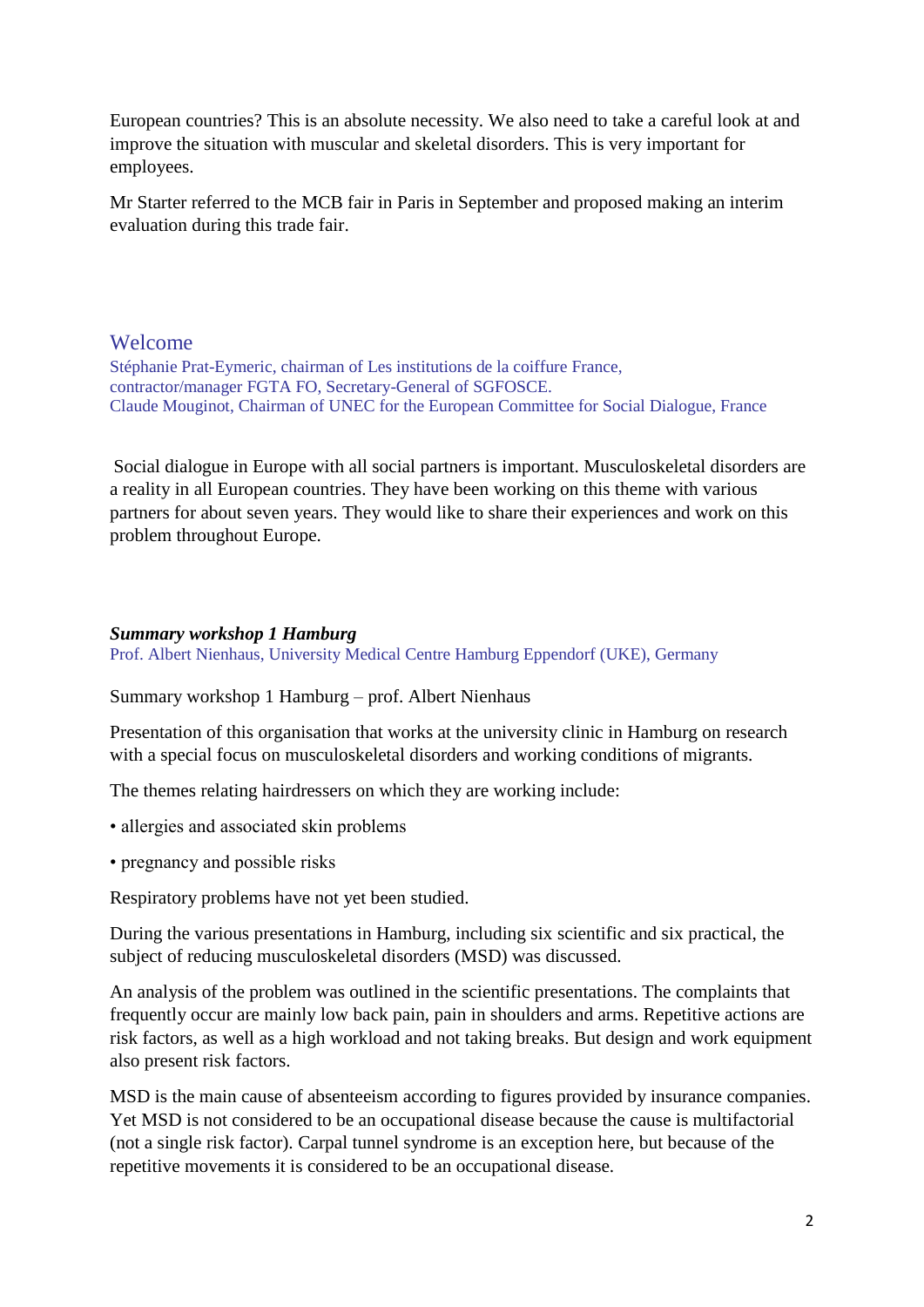Literature studies have revealed very few preventive measures. Scientific studies mainly address the risk factors and there are very few new insights. Only three publications exist on prevention measures.

We must choose a combination of good education, balanced work and good interior design and equipment in hairdressing salons.

Mr Minjollet emphasised the importance of good interior design and equipment in hairdressing salons.

Pascale Sauret pointed out the importance of already starting to work on prevention and wellbeing during training programmes in schools. Healthy lifestyles must be part of education and training.

Christian Ouillet stated that hairdressers should certainly also pay attention to the factors that determine a healthy lifestyle, namely diet, good sleep and exercise.

Representatives from the hairdresser training centre demonstrated which practical principles have already been designed to meet the needs of hairdressers.

Brian Suhr underlined the fact that healthy lifestyle and getting and staying fit are topics that appeal to young people. He then provided examples of exercises that can be performed during everyday activities both at home and at work.

Mathieu Verbrugge indicated that in the event of an accident, people have to be examined by an occupational doctor. Hairdressers usually want to return to work as soon as possible after an illness. Mensura has created a special programme for this. Focus is on both the individual and the workplace.

Lorenzo Munar talked about pan-European measures.

François Laurent summed up that we already know enough about the problem, but that what it boils down to now is finding solutions through consultation, where employers as well as employees take responsibility. Employees must adopt a healthy lifestyle, and they must receive support during their training. Employers must play an exemplary role; they are responsible for ensuring a safe and healthy working environment, for example good interior design.

For more information regarding the first seminar in Hamburg, consult [www.ergohair.eu](http://www.ergohair.eu/)

### *Results 2016. Barometer following monitoring of posture and psychosocial risks of the beneficiaries of sector agreements - Institutions de la coiffure*

### Franck Léhuédé : Study and research manager at CREDOC

The CREDOC studied the impact of MSD on employees. In order to map out the experiences from the hairdressing profession in France, the CREDOC interviewed 1,100 hairdressers, including students, employees and employers.

Observations: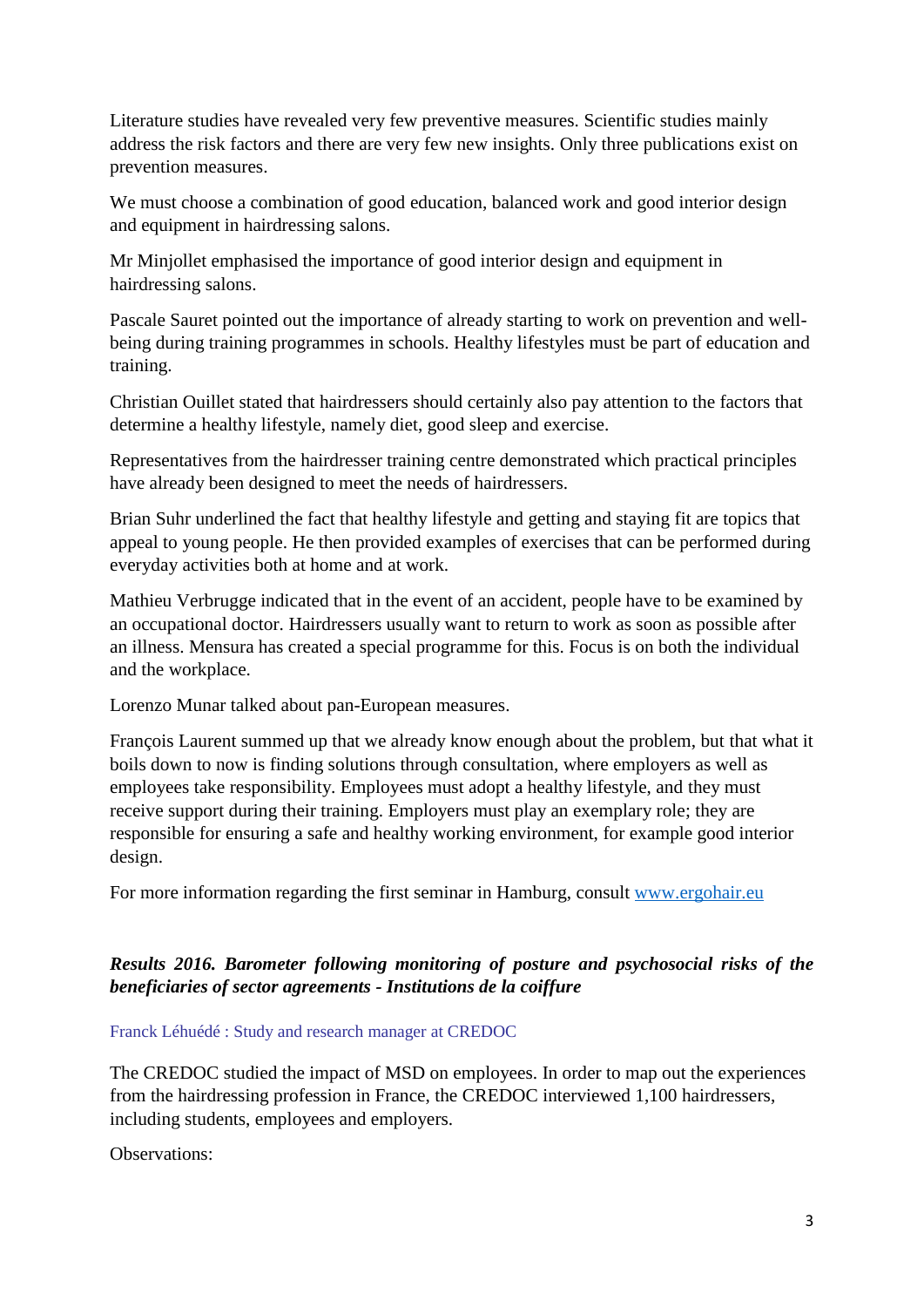Hairdressers like their work. They have a positive image of the profession thanks to:

- 1) Customer relations
	- They are happy that they can make their customers happy (95%)
	- Gives them a good feeling (93%)
	- Discussions with the customers (93%)
- 2) Creative and artistic aspects
- 3) Variety in the tasks to be carried out

Less positive points about the profession include:

- 1) The low salary (66%)
- 2) MSD (51%)
- 3) Lack of respect from customers (50%)

Among employees we noted the following:

- 23% are on long-term sick leave
- 17% would like to change profession, particularly in relation to their health quoting MSD as one of the causes
- Over-representation of 40-49-year-olds. The older the employee, the stronger the incidence of problems due to illness.

Both employers and employees were ready to tackle the problem and wanted something to be done about MSD.

### **ORGANISATION OF TASKS AND WORK**

#### '*The architecture of hairdressing salons'*

#### Anne Bertrand, Sector Consultant FBZ PC 314 Belgium

The Belgian hairdressing sector has created a floor plan of a hairdressing salon following the guidelines for public buildings, with a focus on the layout of the various necessary spaces in the hairdressing salon. For example, the following are taken into consideration:

- people with a disability (doors sufficiently wide, no obstacles, etc.). Accessibility is important for public buildings. Hairdressing salons are also public buildings and access must be safe and easy. The well-being of hairdressers and the customers goes hand in hand. A step measuring just three centimetres in height can already present an obstacle for certain people. By making your building easily accessible, you will attract a different target audience.

- lighting: poor lighting with shady areas can also lead to poor posture.

- temperature: not too hot, too cold, no temperature fluctuations, extraction of contaminated air.

- shop floor: sufficient room for moving around to prevent stress, no equipment or material obstructing access.

- floor: stable, non-slip, sound-absorbent, hatch to sweep away hair.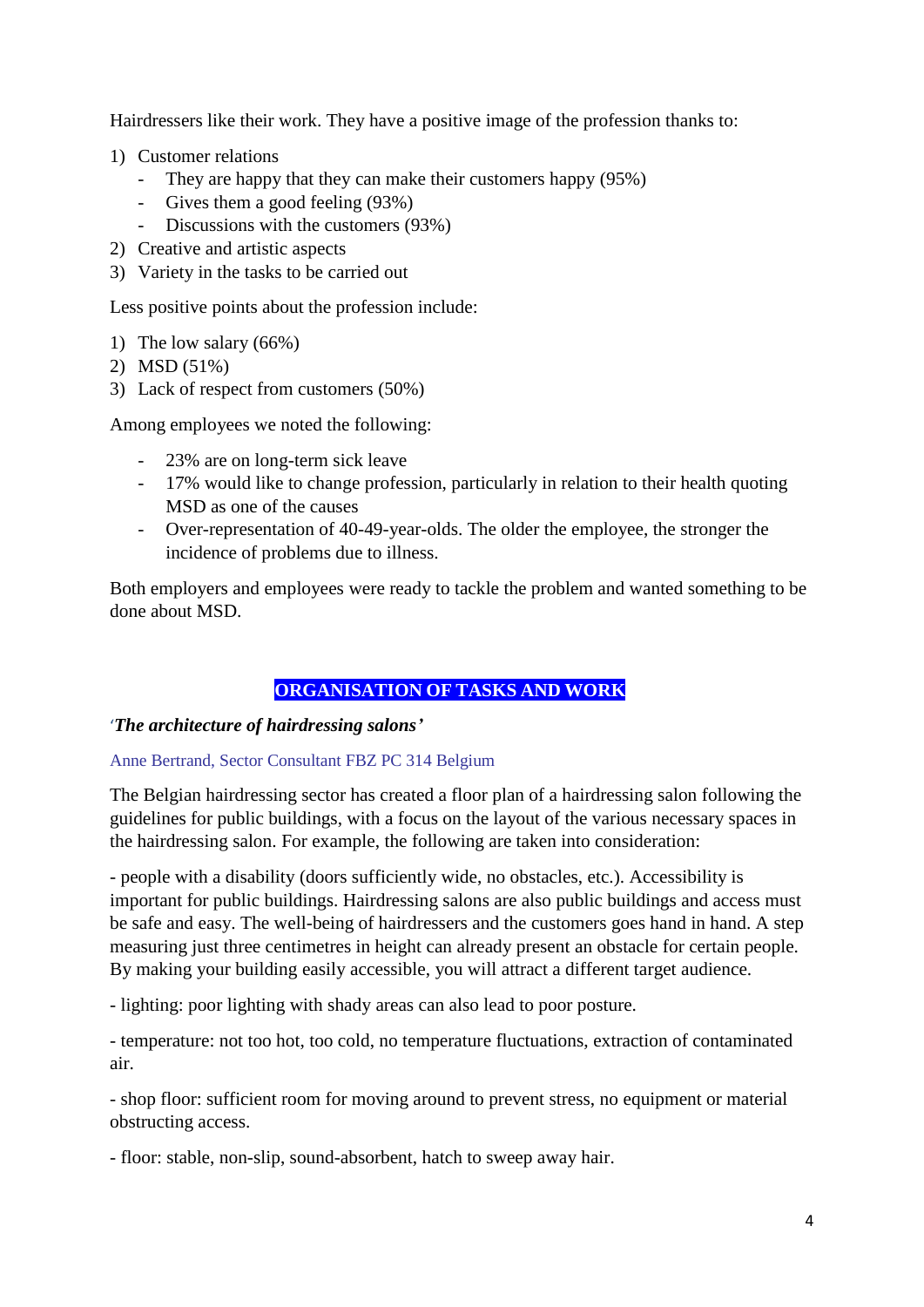- furniture: should preferably be fire-resistant.

- wash units: should be able to tilt horizontally and vertically.

- chair: adjustable - see wash beds from Asia making it possible to work close to the customer.

- hydraulic chair: adjustable in height, tall chair.

- hairdressing stool with saddle to ensure good posture.

- laboratory: work surface at the right working height adapted to the height of the employees, two work surfaces provided at different heights (for taller and shorter employees), products easily accessible, shelves instead of cabinets.

- social facilities: a kitchen, separated from the hairdressing salon, where employees can relax and possibly stretch.

- stairs: sufficiently illuminated, non-slip, sturdy railing, edge of steps highlighted with highly visible markings.

- use of colour: should reflect the image of the salon. By using specific colours, one can also attract a specific target audience. The choice of materials for the floor also has a certain effect. We opt for quiet colours and natural materials (grey or natural colours, neutral colour: blue – creates a sense of peace, dark - paler shades) or we go for intense colours (e.g. red: courage, assertiveness, green: freshness, good for young people ...) ?

- furniture: these should preferably be in the same shades as the colour of the hairdressing salon to create a sense of harmony.

- use of glass walls: increases the sense of space.

A good combination of ergonomic and aesthetic aspects is very important. Important areas requiring attention are: costs, the personal comfort of the hairdresser and that of the customer, ergonomic aspects, the appearance, depending on the price, etc.

When designing a hairdressing salon it is important to make sure you are properly informed about prevention and well-being. You can obtain this via external prevention and well-being services or via suppliers and the OiRA tool.

#### *'Risk prevention on the shop floor, healthy work places and organisation of work and tasks 'the young generations'*

Véronique Poete, Ergonomist for the past 25 years, Director of Alternatives Ergonomiques for the past 15 years

Raphaël Villechenaud, Ergonomist for the past 3 years, Alternatives Ergonomics

Ten years ago a survey was carried out into MSD as an occupational illness. A second clinical study has since been carried out.

Visits were made to hairdressing salons and they were presented with a questionnaire about everyday life and their work as hairdressers. Various factors were taken into account: training, equipment, available space, organisation of work and tasks, etc.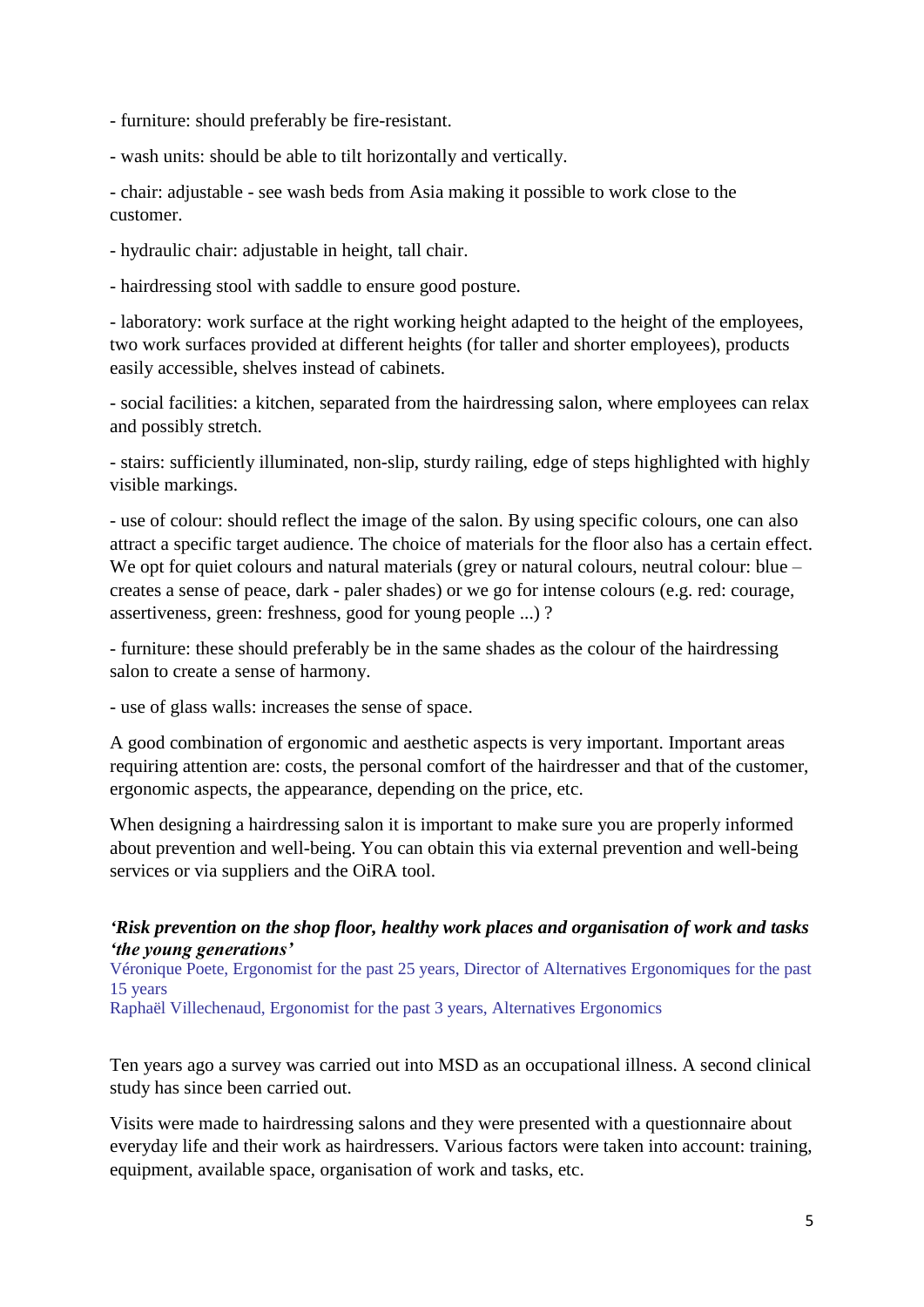It is worth pointing out the difference between the statistics and the actual findings in the hairdressing salons.

Problems were identified in directly identifiable factors such as: posture, repetitive movements, reactions to chemicals, etc....

However, there were also other less visible factors such as stress due to dealing with customers for instance, the number of customers, work tempo, regular breaks, variety in the tasks carried out, the option of using a hairdressing stool (often not used for aesthetic reasons).

It is also very important to learn to adopt the right posture and attitude at school in order to prevent physical complaints.

Hairdressing is a physically and psychologically demanding profession. The psychological factor certainly plays a role as hairdressers always want to satisfy their customers. So, not only should the customer feel comfortable, but the hairdresser themselves must also be at ease.

It is important to have the right equipment and a good layout in hairdressing salons. Not only are work stations important, but hairdressers must also have enough space for moving around objects too. In addition to the workplace and the available space, the work process is also important.

Access to the profession is governed by social legislation. Economic factors such as cost certainly plays a role. It is also important to have a good strategy when setting up a hairdressing salon and to choose the right colours when organising the interior design of a hairdressing salon (atmosphere), etc...

By implementing a good prevention policy you can prevent absenteeism due to illness and you can save a considerable amount of money.

So, when deciding on the concept of a hairdressing salon, you should first think carefully about the following aspects: space, equipment, number of chairs, breaks, storage space. It is very important that there is complementarity between the available space and needs. How does one move around customers and from one part of the salon to another, is it possible to see the faces of the customers, good lighting, etc.

It is very important therefore to first map out all needs beforehand.

- 1) strategic
	- a) market position
- 2) organisation
	- a) number of wash basins, specialisations
	- b) opening hours
	- c) customer services
	- d) storage of material and equipment
- 3) technical
	- a) safety, lighting, acoustics …
- 4) functional
	- a) reception area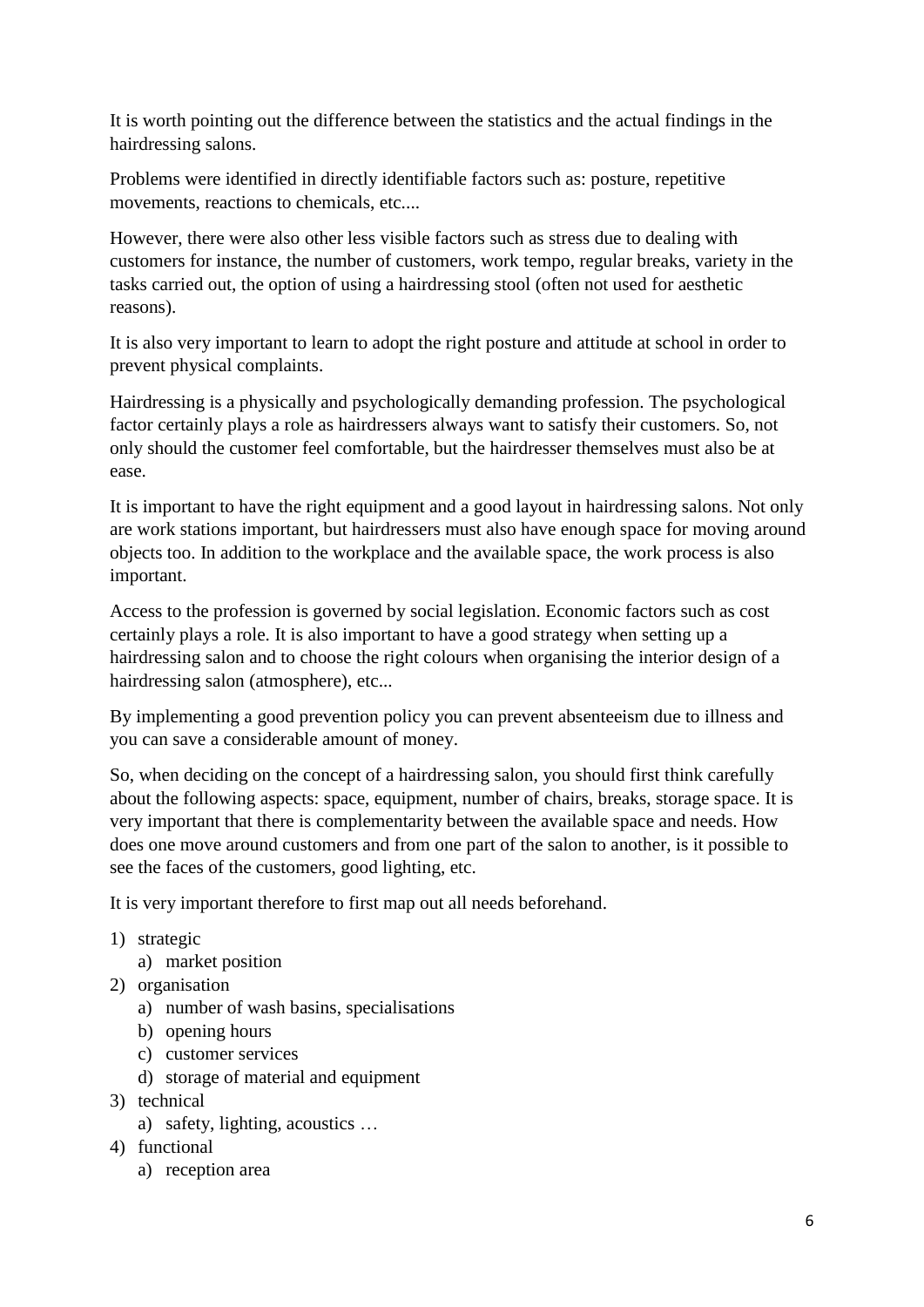- b) technical area, laboratory
- c) zone for hairdressing tasks such as cutting and styling, etc.
- d) wash area
- e) sales area
- 5) prevention of professional risks
	- a) sufficient room for using a hairdressing stool and a trolley
	- b) relaxation area
	- c) good ventilation
	- d) work material to be used by different types of employees
	- e) team dialogue

As a basic starting point, we must assume that there are different types of customers and employees. We cannot base ourselves on an average type of person, but must take account of all the different types.

When setting up a work place, bear in mind that you need not only to stand behind customers but also alongside them. The functional proximity of the different areas and zones is also important. You must be able to contact an employee in the cutting zone from the washing zone. Colleagues must be able to pass information via a glance and without having to actually speak.

When designing the combination of space and how work is organised, it is important to involve everyone through dialogue. Team spirit is a very important factor here, but no less important is the involvement and commitment of the team.

There is a need for all parties involved to work together constructively.

### **Ouestions**

- Malta is a very small country and space is scarce. Are there any specific recommendations regarding small spaces?

*You need to seek information from the sector and the external department for prevention in the workplace. You also need to be aware of the limitations and try not to cram three wash basins and multiple workstations into a small space. Everything depends on the size of the team that is obliged to work in the space. The problems continue to be an important consideration even in small hairdressing salons. It is important to always bear in mind the elements that have been discussed here. Even on busy days we cannot compromise when it comes to comfort. However, I can acknowledge that this is not easy.*

- How can we start working on this during the training of young hairdressers?

*We can make recommendations for the schools and training centres. Young hairdressers are trained in educational establishments, but also on the shop floor. Hairdressers with experience are also in an ideal position to give good tips to young future hairdressers.*

*In Sweden, special training devices are used for schools and hairdressing salons. Attention is also paid to the height of the ceilings depending on the number of staff and customers present. With a good ventilation system, ceilings are 2.40 to 2.70 metres high.*

*The problem is finding a norm that is suitable for all European countries.*

*Collaboration is an important part of organising work and tasks.*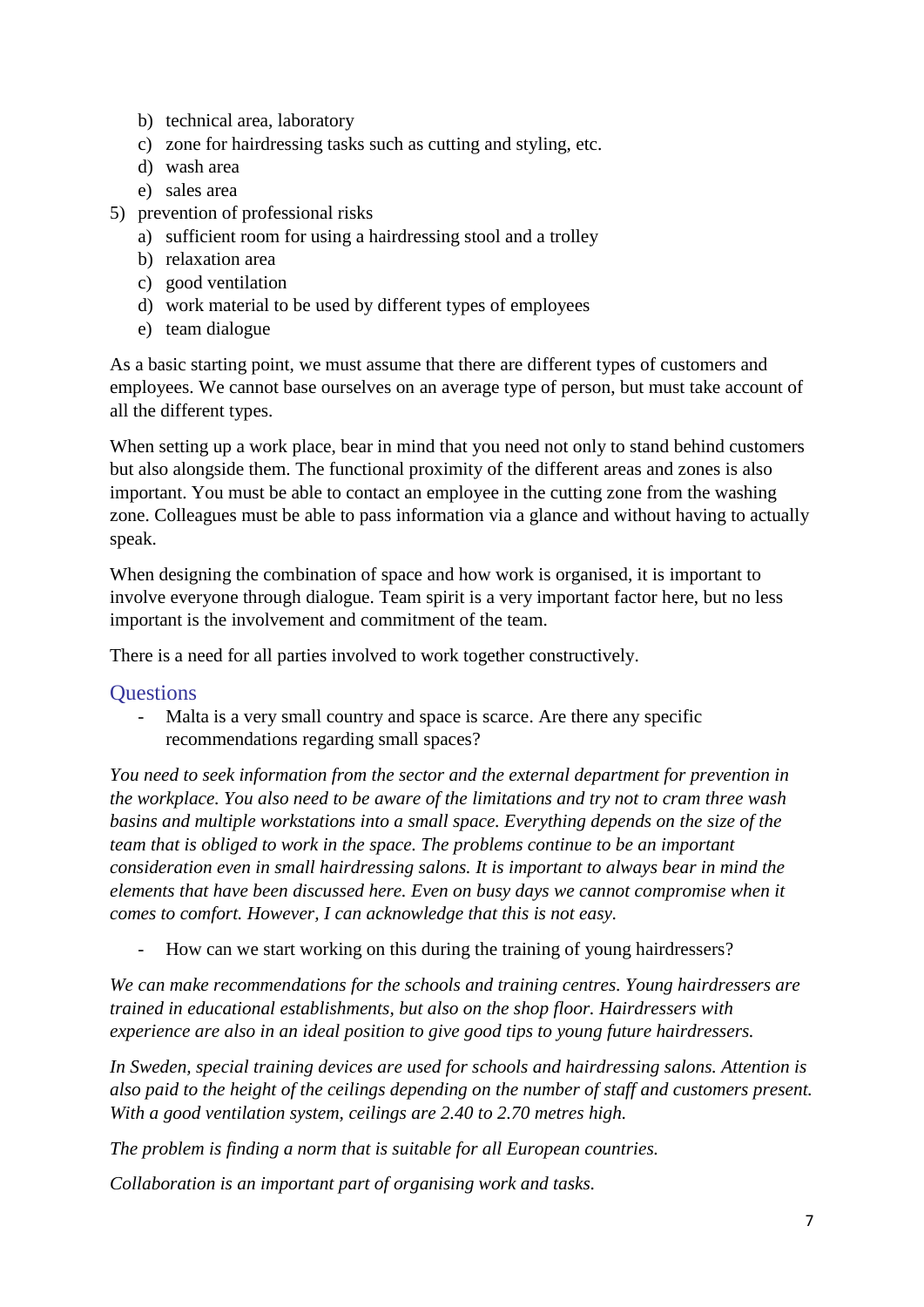*With regards improvement in training, the presence of a good mentor is of great importance. It is also possible learn the basics using different methods, by using 3D simulations for instance. Digitalisation also plays an increasingly important role in the programme.*

*When one opens a new salon, one often tends to install a lot of chairs, but in practice it is rarely possible to handle such a large number of people at one time.*

## *'Advantages of applied ergonomics in hairdressing salons and the importance of effective management skills.'*

Martin Cremer, ex-hairdresser, employer (since 2017), mentor/former coach in the Mantype hairdressing salon in Bruges, Belgium.

As an employer, Martin Cremer observed that a great many young people were already suffering from back and neck complaints. When he became a manager (10 to 15 years ago), ergonomics was not yet hot news. Together with his wife who is a doctor, he decided to concentrate on ergonomics and skin prevention. Together therefore they developed simple movement/posture plans with exercises to keep the muscles and joints supple. Cards describing these are posted on the walls of the relaxation room of his hairdressing salon.

In order for the employees to adopt the right posture in their daily activities, it was essential to ensure good communications with the employees. The aim was to emphasize that looking after one's own health is important. Employees who are absent due to illness incur high costs for employers. Moreover, the size of the team is reduced, which also causes stress for the remaining hairdressers.

As a means of remedying this he ends each Saturday with an aperitif (on a voluntary basis) and a discussion that includes an assessment of the past working week. The subject of ergonomics has been included in this weekly gathering. It is discussed simply and playfully and particular attention is paid to problems suffered by the employees. Their problems were studied carefully and solution-oriented exercises were offered. Every hairdresser has his/her own exercises that they can carry out on the shop floor. As a men's hairdresser you often end up standing up a lot of the time, and this is why the most common problems affect the back and neck.

In Martin Cremer's hairdressing salon everyone works with fashionable shoes with insoles, specially created by a designer. The shoes are also evaluated during the Saturday consultation.

The most crucial aspects of this case story are effective consultation and team spirit. All his hairdressers are convinced of the importance of ergonomics and the members of the group coach each other. They talk to each other and indicate if someone is adopting the wrong posture by stating their name for instance. They are advised that if someone indicates that they are in pain, it should not be ignored, that one should confirm that it has been acknowledged.

It is important as an employer to set an example, because that is how you transfer your dynamism to your employees. Listen to them, do not encourage negativity, but anticipate and confirm positive aspects. But above all collaborate with one another.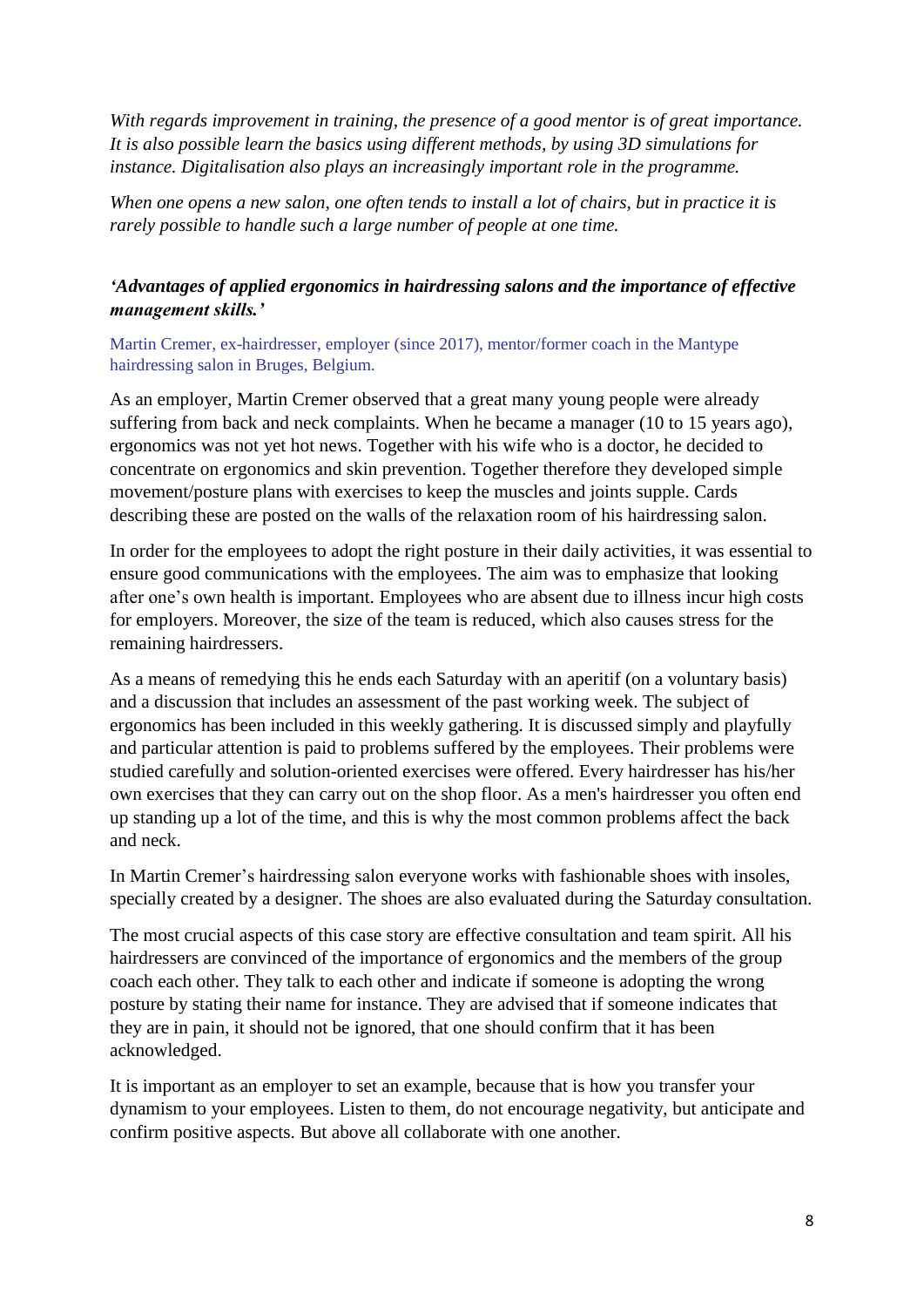What is striking is that young employees are far more concerned with prevention than the older generations. As an employer you have to be a good captain of your ship. You must always continue to provide support, when purchasing new material for instance (e.g. scissors). Give your employees freedom of choice, but also offer the necessary support in terms of advice (e.g. suggest that they should not be too big).

Conclusion:

It is the job of the employer to act as a coach and to motivate the team and to ensure that everything works harmoniously. This is no simple task, but working painlessly thanks to a relaxed body will promote creativity.

## **EQUIPMENT**

#### *'Evaluation of ergonomic professional equipment in hairdressing salons' (2 speakers)*

#### Speaker 1: Philippe BIELEC: consulting engineer at French social insurance funds

In France there are 100,000 hairdressers that include 40,000 employers. It is a large sector therefore. The hairdressers enjoy their work, especially if they are comfortable. Customers experience a huge amount of pleasure every time they leave their hairdressing salon.

Because working to a scientific basis is important, we have based our approach on statistical information. Social partners, legislation, industry ... all played an important role in this.

Comparisons were made with similar professions and we consulted with AG2R La Mondiale.

We also focused on scissors, chairs, hair dryers, washing chairs.

A programme was started up with special focus on RSI and prevention for one-man businesses.

#### CNAM statistics

We looked at whether there had been any changes in a group of 100,000 people. There was a 3% margin of error so we are reassured that this survey is representative.

In 2014 we saw a drop in the number of occupational accidents followed by an increase. The reason for this is unclear.

In order to gather information about work accidents, we looked into the different problems associated with circulation, stress, car accidents, respiratory problems, etc.

We noticed that MSD was the most common disorder (43%) resulting in absenteeism, and whose impact is felt by both employers and employees as well as the whole company. This is why it was felt that something should be done about it.

In 2013, in consultation with the social partners, a subsidy of 10 million euros was made available to support hairdressing salons so that they could purchase ergonomic equipment. This was not for just any old kind of material, the industry was invited to come up with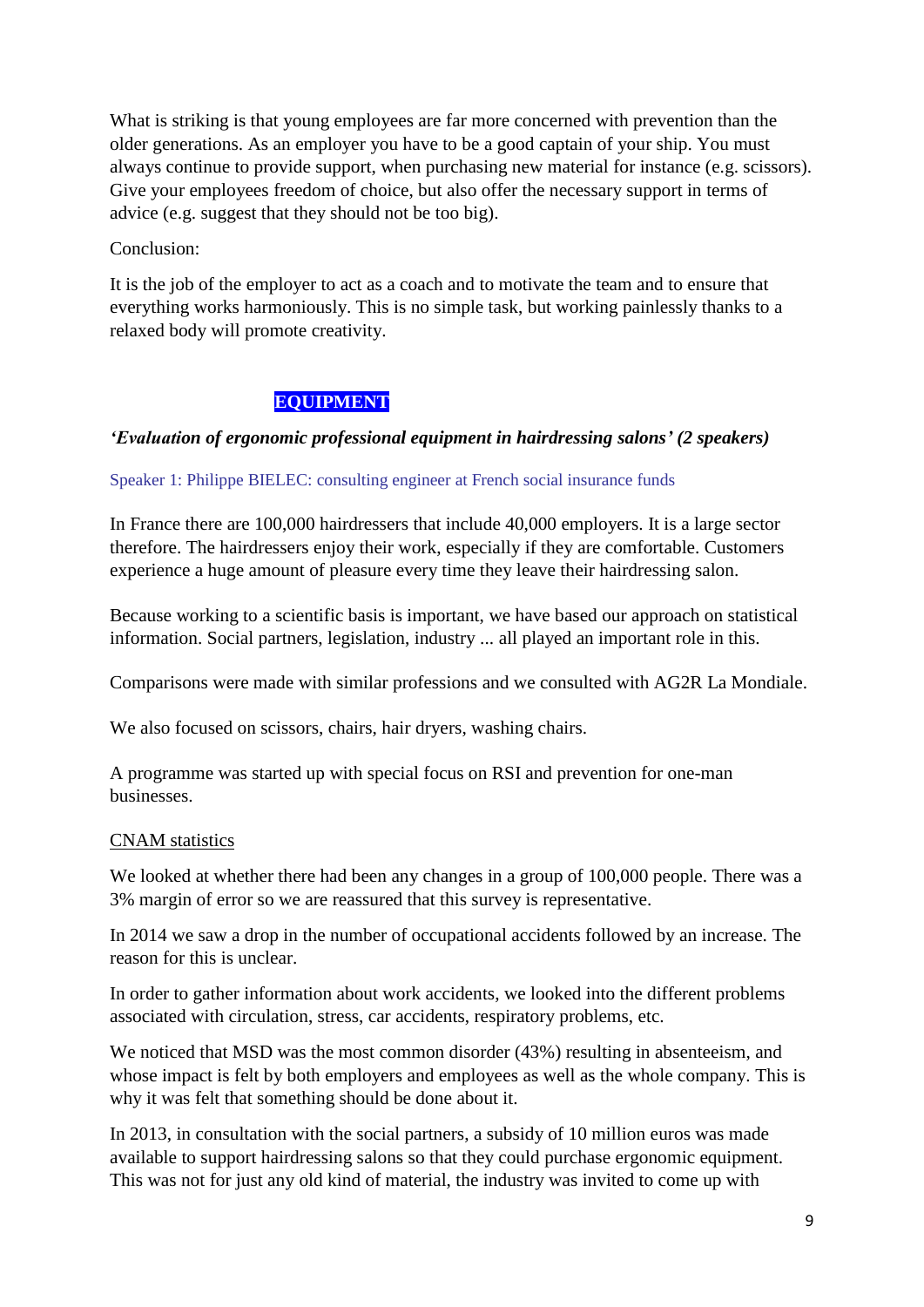proposals for high-quality material. Hairdressers were able to purchase this material at subsidised prices. The material also complied with European norms. Manufacturers who do not produce their products in France were able to deliver in France after the material had been examined and approved following a report.

The type of equipment and material proposed included:

- Ergonomic scissors: double ring, wrist in the same position.
- Hair dryers: had to weigh under 400g, but with the same air flow (it is not the heat that is important, but the air flow).
- Wash unit: must come just under the ribcage of the hairdresser.
- Chairs: problems with the hydraulic height adjustment after using three or four times. A difference of five centimetres has an enormous impact. It is better to work with an electrically adjustable model that you can set to the right height for the hairdresser.

### Results:

- Hair dryers: it was difficult to measure the sound levels because this is not the only sound being produced in this environment.
- Ergonomic scissors: research was carried out by Tarbes University. An identical women's and men's haircut was carried out with an ordinary pair of hairdressing scissors and ergonomic scissors. No real improvement was observed on the body when using the ergonomic scissors. Perhaps the survey was not complete, but this is the only survey looking into this subject that we are aware of.

Problem areas are the type of steel and the length of the blade of the scissors as well as the use of different pairs of scissors for different techniques..

- Hydraulic chairs: the Italian University of Udine carried out a survey (using sensors). The conclusion emphasises the fact that adjusting hydraulic chairs to the right height has directly demonstrable results. The height of the chair immediately defines the number of times that hairdressers work with arms above their shoulders. As a result, it is very important to work at the right height, depending on the height of the hairdresser and the customer.

Speaker 2 : Dr Pascal GILLET, chairman of MEDIALANE (telehealth platform)

Telehealth platform is a call-centre for health. The centre also works for private companies and insurance companies.

Nurses used a questionnaire to measure the impact of using electrically height-adjustable wash basins on health.

The hairdressers who had requested a grant were contacted via the works insurance provider to take part in the survey. They were contacted by phone , before and after purchasing the items. The survey focused on pain (intensity and frequency), movement and stiffness in the neck and shoulders.

The important factor here was that the mission did not change in profile throughout the whole project and that it stuck to the same age group.

The participants were split up into three groups: those with no pain, with limited pain (once every 12 months) and those suffering from acute pain.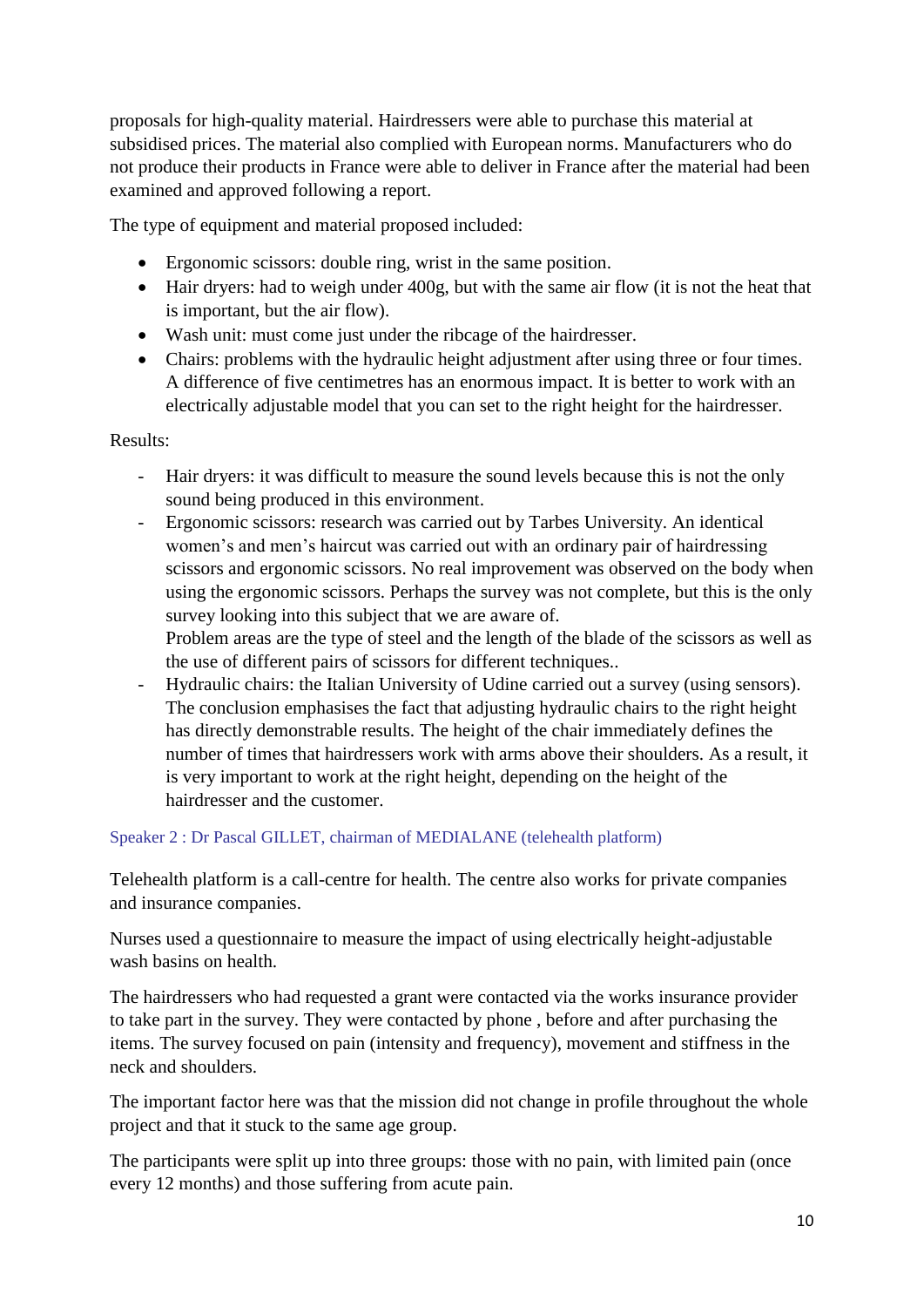After six months we came to the conclusion that a clear improvement had been observed in the neck, upper and lower back following the introduction of the electrically adjustable wash basins.

The improvement was less obvious for the fingers and wrists. We observed a reduction of 50% in complaints affecting all parts of the body. Could it be possible that there was also a psychological effect? Given that those putting in applications had already suffered with MSD problems, this could have influenced the results.

Conclusion: a significant improvement was noted after the introduction of electrically adjustable wash basins. Good prevention is very important. As well as the fact that the users do not have to make a particular effort in order to obtain a good effect.

# **Ouestions**

- How was the norm or recommendation drawn up and who was involved in it?

*No norms have been drawn up, this was based on existing European norms. Recommendations for awarding possible subsidies were made together with the social partners (European guideline '89). Norms have to be issued by the employment ministry.*

*The industry was not allowed to increase the price of equipment. It involved a reduction of 50% on the existing price, which was subsidised. This also made it possible for small companies to invest in ergonomic material.*

- Does the height of the chair have a positive effect on putting strain on joints? What is the rule here?

*There is no clear rule because everyone is different (see both the height of the hairdresser and the customer). The chair must be set in such a way that there is a limited strain on the joints, but age and hereditary predisposition also play a role. The correct position should be determined together with a coach (straight back, shoulders low). The hydraulic system ensures that chairs can be adjusted quickly and simply.*

- How does one measure the noise produced by a hair dryer?

*You have to measure this close to the ear, but hair dryers are usually placed at a certain distance from the ears. The environmental noise in hairdressing salons is located between 75 and 78 decibels throughout the day.* 

*A noise level of 85 decibels over a period of 10 minutes can already lead to hearing problems.*

*A noise level of 120 decibels over a period of 10 minutes will lead to permanent damage to hearing.*

- Which scissors were compared to the ergonomic scissors? When using ergonomic scissors it is important to use them in a particular way. Were the hairdressers participating in the survey aware of this?

*For each pair of scissors there was an average of five hairdressers, these survey participants were all scissor representatives.*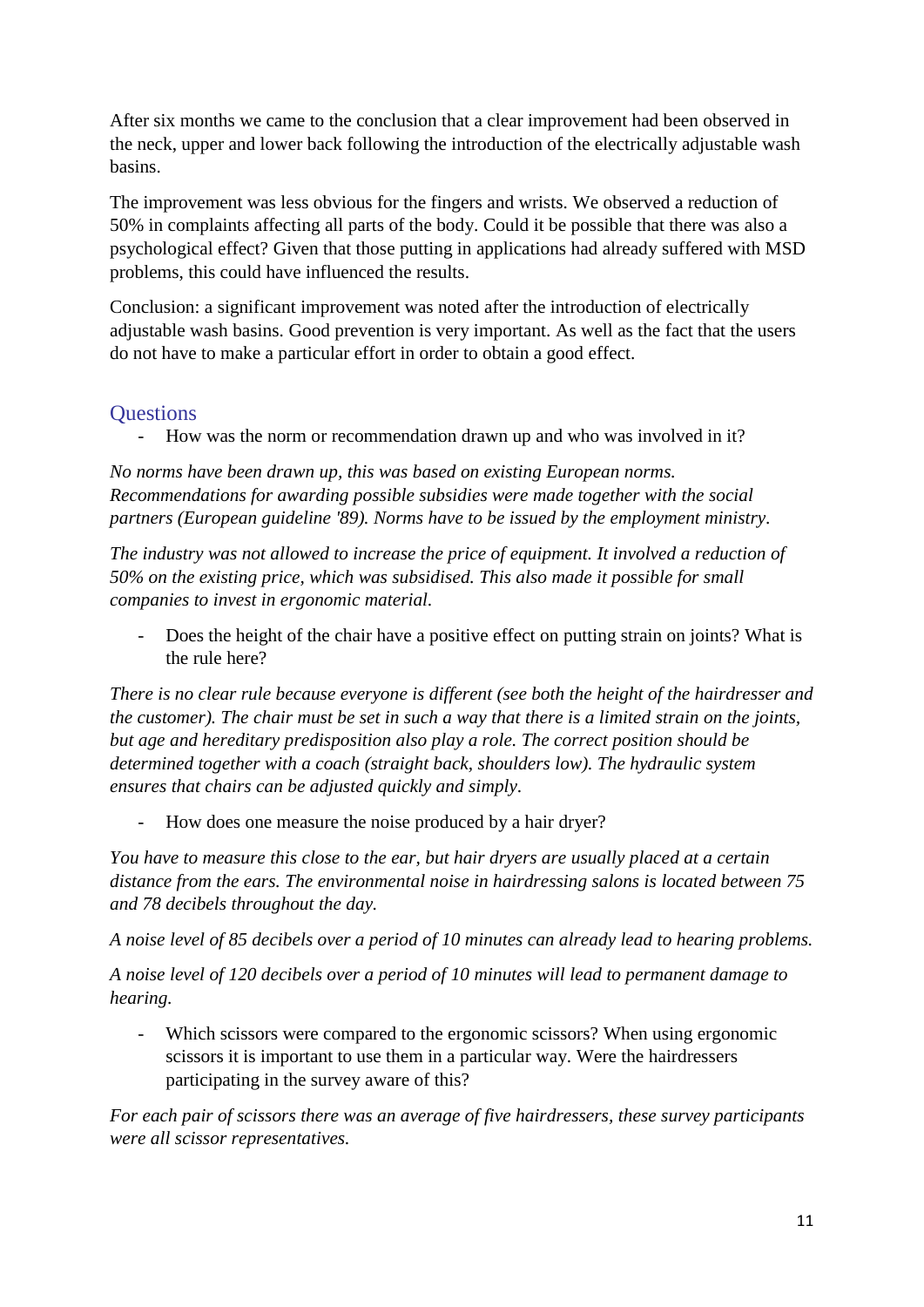- One participant explained that for people with disabilities it is not just their height that is important, but also the fact that their back is bent over and the arms have to stretch out.

*With hydraulic height-adjustable chairs, it is not just the height that is adjustable, but the chair can also be tilted. It is important that there is sufficient room for the hairdressing stool when cutting hair, so that hairdressers can move around the customers.*

## *'Shoulder complaints among hairdressers who dry hair – studying the effect of a new hair dryer design on bending upper arms"*

Morten Wærsted, Senior Physician Dr. Med., Work-related musculoskeletal disorders, Department of Work Psychology and Physiology, National Institute of Occupational Health, Oslo, Norway.

This expert works for the Stami Institute in Norway and he also referred to his colleague senior researcher Dr. Med. Bo Veiersted. As researchers they study occupational illnesses among others. They work in close consultation with employers and employees. Their specialisation is occupational medicine and MSD complaints.

They offered a première of previously unpublished results on a PPT, these will not yet be officially communicated.

In 2008 a pilot study among hairdressers was carried out in which various work techniques were studied. The objective was to be able to work with a relaxed elbow. Comparisons were also made with other professions. The advantage of the hairdressing profession is that people can use the mirror to see their own posture.

In 2000, the Stami Institute followed students from a hairdressing school, mostly women, for a period of 6.5 years - from their training to their active professional career. This survey was also compared to a survey into electricians, who also often work with their arms in the air. The risk of adopting an incorrect attitude was confirmed.

After a well-known Norwegian hairdresser suffered problems herself using her hair dryer, she contacted the Stami Institute with a query about developing a new type of hair dryer. Stami only deals with scientific research and is therefore not paid to say 'this is now the best hair dryer'.

The new hairdryer was compared to a Parlux 1400. The new hair dryer (dual air) has two air outlets. More info can be found at [www.dualair.no](http://www.dualair.no/)

The hair dryer has to be held loosely in the hand and can be positioned so that you can blow up and down with it. The hairdryer weighs more than 400 gr, but if used correctly it is possible to improve the distribution of the weight.

A comparative study was conducted into the lifting of the monkshap muscle (neck to shoulder) and the elbows using a normal hair dryer and the new hair dryer. Measurements were also carried out on dolls in the lab.

The survey was carried out with two groups. The first group worked with the new hair dryer for three months and the second group worked with the old hair dryer. The results were measured. The groups were then changed over and the results were re-measured. In this way it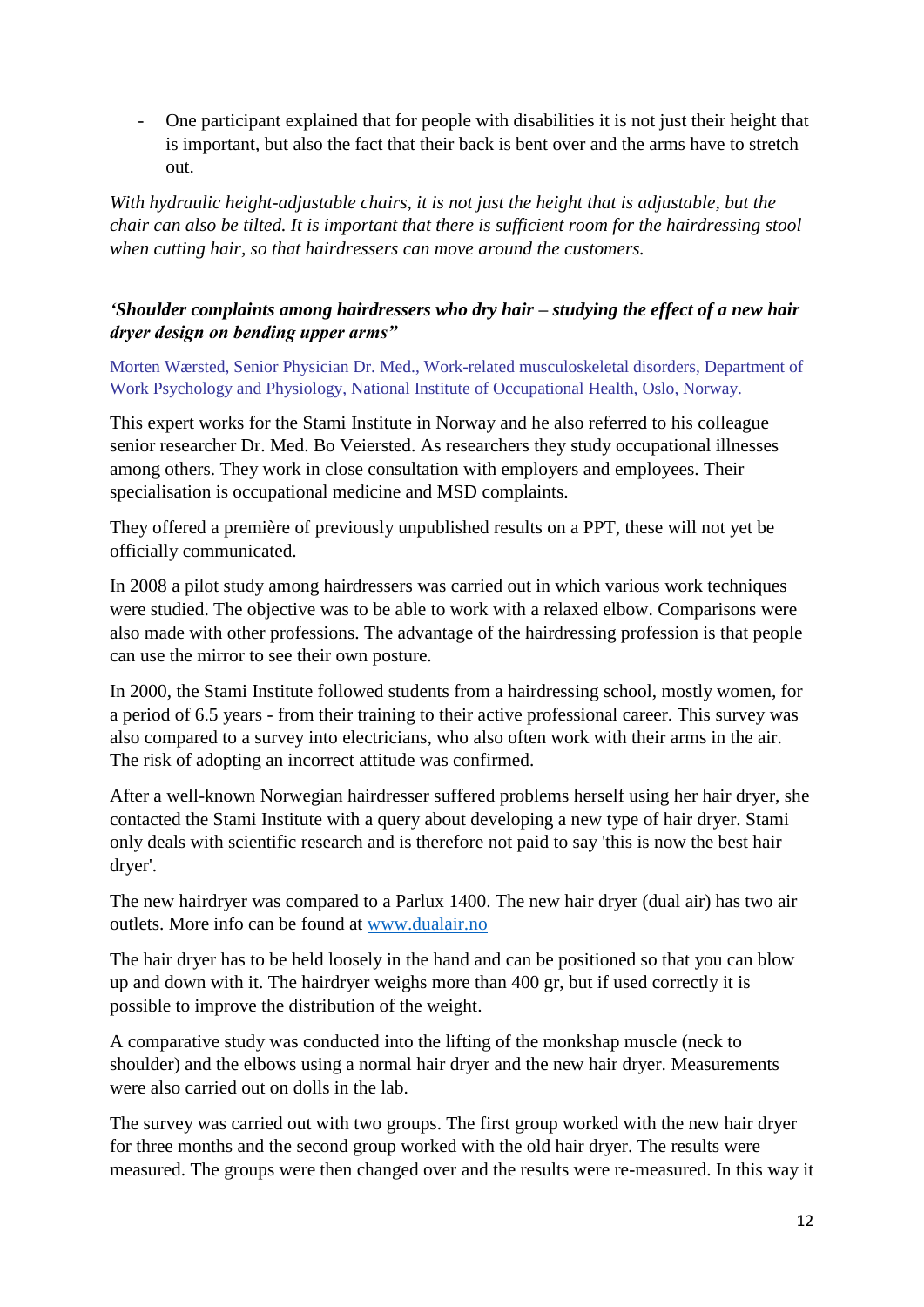was possible to compare the different periods. They were monitored by an assistant for one day in the hairdressing salon, where all factors (the angle, muscle activity, etc. ...) were measured by sensors on the arm, neck and forehead. The hairdressers were then asked every day about any possible pain and where it was located. All the results were evaluated at the end of the project. Sensors were also used in the laboratory to study the angle between the head in relation to the back, the angle of the upper arms and the muscles. Measurements were also taken of the periods of time that the elbows were held above the body at an angle of more than 60 degrees. By using the new dual-air hair dryer, it was possible to considerably reduce the angle above 60 degrees. Nevertheless, 13 of the 19 people participating in the survey preferred to use the old hair dryer. No direct reductions were observed in the amount of strain on muscles and neck and shoulder pain, but reductions in strain on the forearm were observed. As a conclusion it was observed that working with this new hair dryer requires effective training in order to obtain good results. An incorrect technique could result in an extra strain on the wrists. Perhaps it would have been better to have the test carried out by students undergoing training so that they could pick up the correct technique straight away. The preference for the type of hair dryer may also depend on the task being performed. Maybe it is good to have both types of hair dryer in hairdressing salons.

General recommendations are that risk factors for MSD are organisational, psychological and biomechanical in nature. That is why prevention is very important. The interior design of hairdressing salons and the equipment used must be of ergonomic design. The choice of equipment must be adjusted to suit the people working in the salon. Effective training also provides an important basis.

#### *'Working towards European norms to improve the working conditions of hairdressers?'*

### Guido De Jongh, Advisor ETUC

Norms for hairdressers must be translated from theory into practice. Norms are everywhere, they are a policy instrument. There are currently no norms for hairdressers. There are norms for other professions that are applicable to hairdressers. Perhaps it is necessary to set norms to ensure that an ergonomic approach is taken. The norms that do exist are norms governing production. Where there are no norms, labels are used to compensate for this.

CEN, CENELEC and ETSI are European standard norms.

Hairdressers need to write the content of the standards themselves. In Europe there are also national organisations that deal with this. In Belgium this organisation is the CIB.

Norms are important because they are soft regulations. The EU cannot cover everything via regulations. When this kind of addendum to regulations is needed, they can be obtained by creating norms. And these norms are presented as recommendations that can be applied voluntarily. Europe has been working with norms for 25 years.

Hairdressers are service providers. When creating the norm, we could include guidelines for example on interior design and layout of hairdressing salons.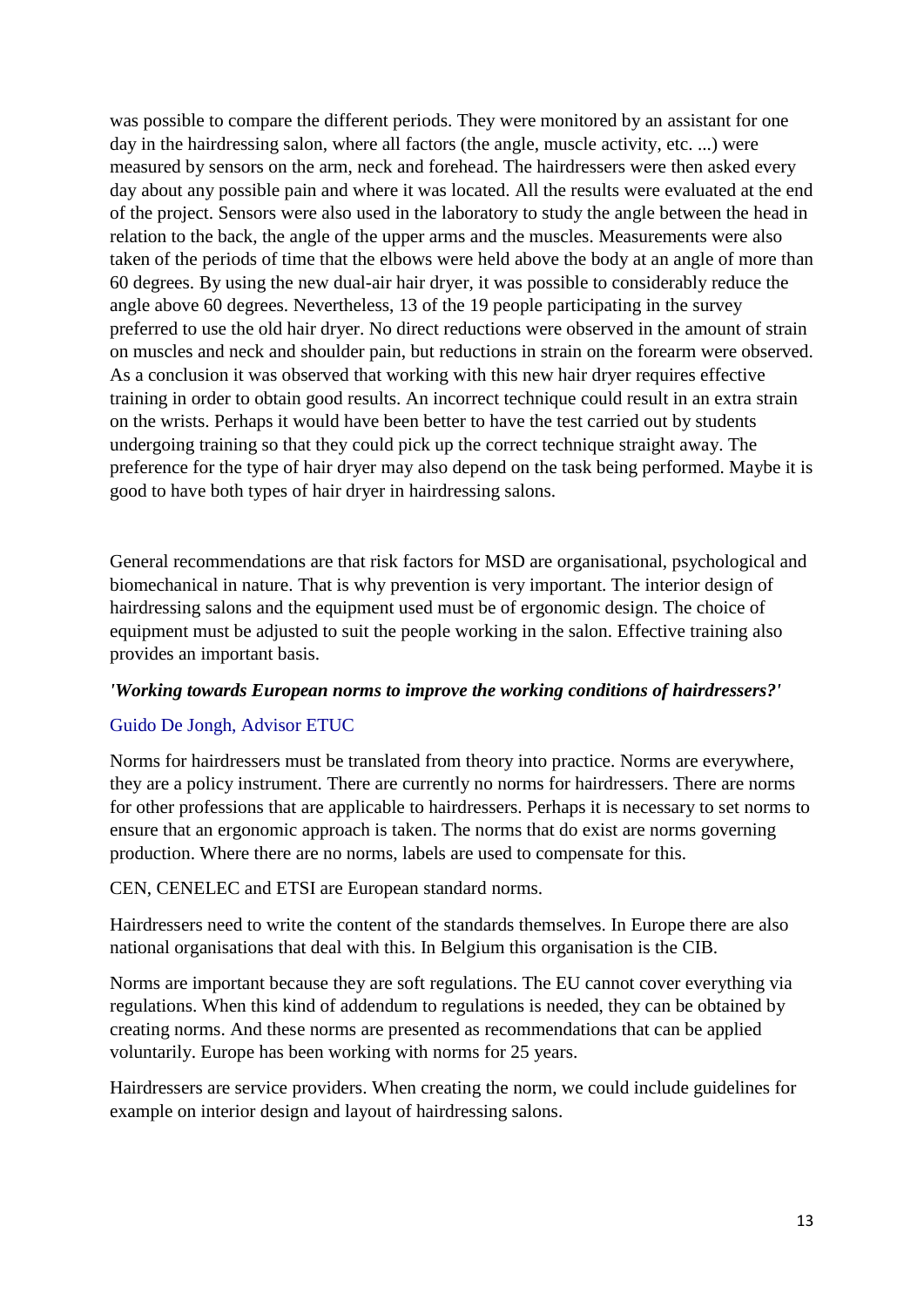Not everyone is in favour of using norms. For example, norms might be useful for countries where there are insufficient regulations. Good examples from different countries could then be converted into norms for instance.

Norms are very technical and are of a different level than policies. For example, a hairdryer may not weigh more than x number of grams. These discussions cannot consequently be carried out with everyone.

In fact, it comes down to first asking the question: do we really want to create norms or not?

Perhaps we could take over the good examples of the health and safety catalogue from the Netherlands or the French norms throughout the EU?

There are always costs associated with creating norms. The good example of France shows us that a great many problems can be avoided by using ergonomic equipment and that a lot of money can be saved over the long term.

It is advisable to draw up a catalogue of the issues that need to be tackled and of the existing issues. We then need to decide whether we want to roll this out throughout Europe. We should then share all good national practices and also take into account that not all countries have the same financial resources.

ETUC plays the role of coordinator, works with national organisations and knows how to convert issues from a political to a technical level. It can provide support for implementation on the recommendation of the professional organisations and might also be able to set up a quality label.

### **TRAINING – EXAMPLE OF NORMS**

*'New working methods to prevent MSD'* 

#### Raphaël Perrier, C.E.O. Raphaël Perrier International Group, France

Raphaël Perrier has his own company and trains teams of hairdressers. He provides both basic and advanced courses. In France he has 115 schools teaching 15,000 students learning the profession through alternating learning and working. After all, one must have a passion for the hairdressing profession that is a tough one and very demanding, because it is a known fact that hairdressers often suffer from painful disorders. In schools, students often do not learn about the ergonomic aspect associated with working.

When drawing up a system, one should always take three aspects into consideration: the students, the employees and the employers.

We want young people to be able to work quickly and efficiently, that they are trained in the latest techniques, that they love their profession, that they are able to fulfil their dream and that they are happy in their profession. The assistance that we offer them is the key to their success.

We also want employees who are eager to constantly improve their profession and become increasingly professional themselves.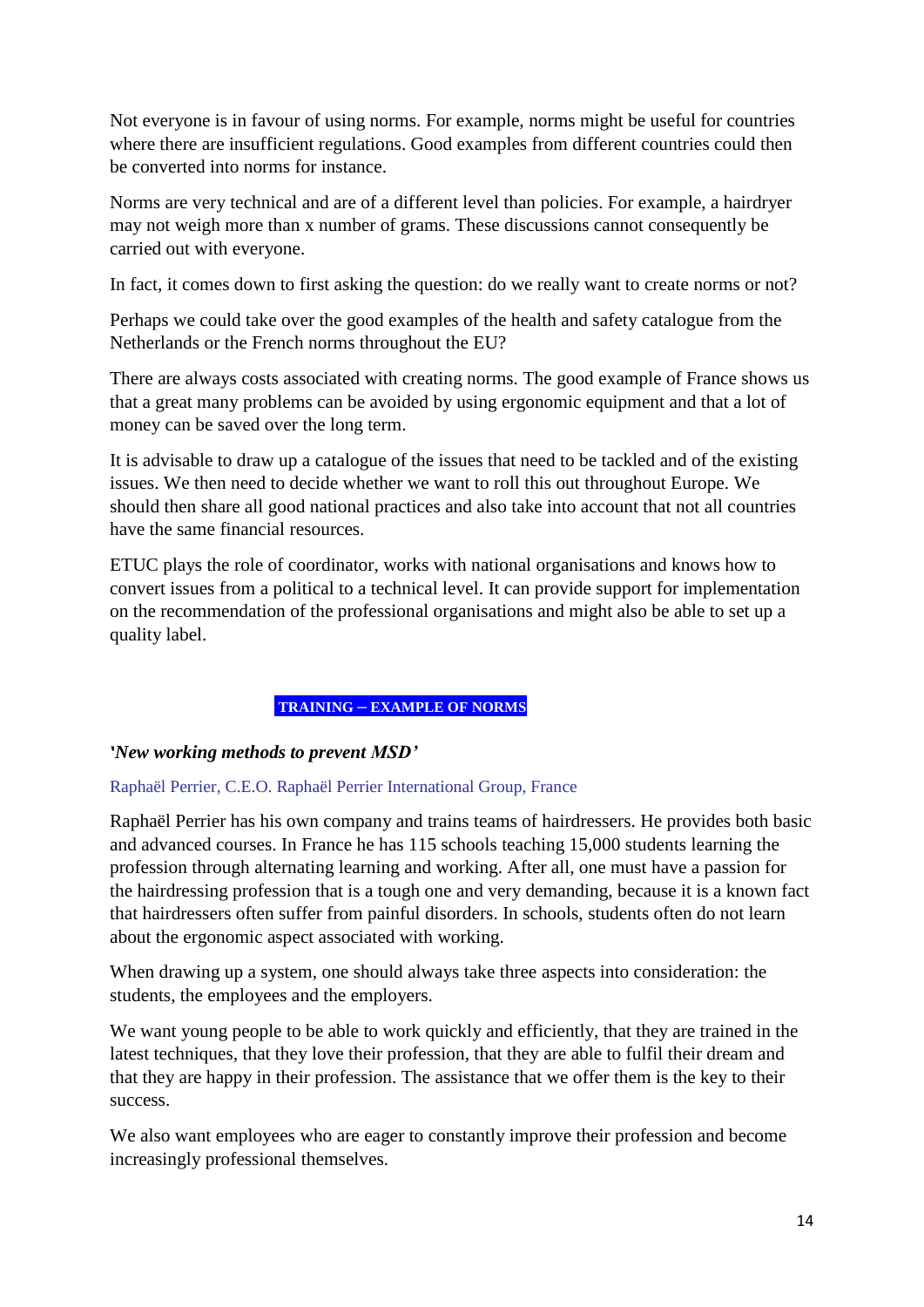We observe that the young people are prepared make much more use of the latest techniques and that they are also much more sensitive to the notion of preventing MSD. They want to use the latest technologies and are very interested in video material. They want to be mobile and are constantly changing their different mobile devices.

In order to meet these needs, Raphaël Perrier has drawn up a new manual / training method.

The training method is interactive and fun. The manual is available round the clock via a QR code and videos and can be used on various mobile devices.

This new method was developed in 2010 and by 2018 a hundred schools will be working with it. In France, 10,000 hairdressers have already been trained with this method as well as 50,000 hairdressers abroad. The method can be used for any kind of hairdressing salon, even for franchised salons.

They work with the PiByRP method in which an action/movement is simulated before being practically executed. The aim is to gain a better understanding of why people perform actions and also to reduce the number of actions. If you want to change something, you must first understand what is possible.

In contrast to the traditional method, people carry out far fewer different separations.

In traditional styling operations, 150 cutting movements are carried out when doing a cut. With the new method, there are only between 30 to 40 cutting movements. This method ensures that a better posture is adopted, even without having much knowledge of ergonomics. All these factors help reduce the occurrence of MSD.

In order to work ergonomically, it is also possible to use traditional scissors in a different way by just turning them around.

# Questions:

- An application was created for the method aimed at hairdressers and schools. It comprises a 3D manual and videos. Young hairdressers can choose themselves what they want to practise. The software can be purchased. A cut is shown in 3D. It is also possible to have one's own cut converted into a 3D image.

### *The programme is made up of four modules with its own training programme and is used in the different countries.*

- This new model enables people to work more speedily and thus carry out a greater number of cuts.
- It is not because we have created 3D educational material that young hairdressers no longer need to undergo training or work with a coach. Simulation cannot completely replace teachers. Taking sufficient breaks, alternating tasks, etc. must also continue to be respected.

# *'Palm-to-palm technique and other norms of the Dutch Health and Safety Guide for Hairdressers'*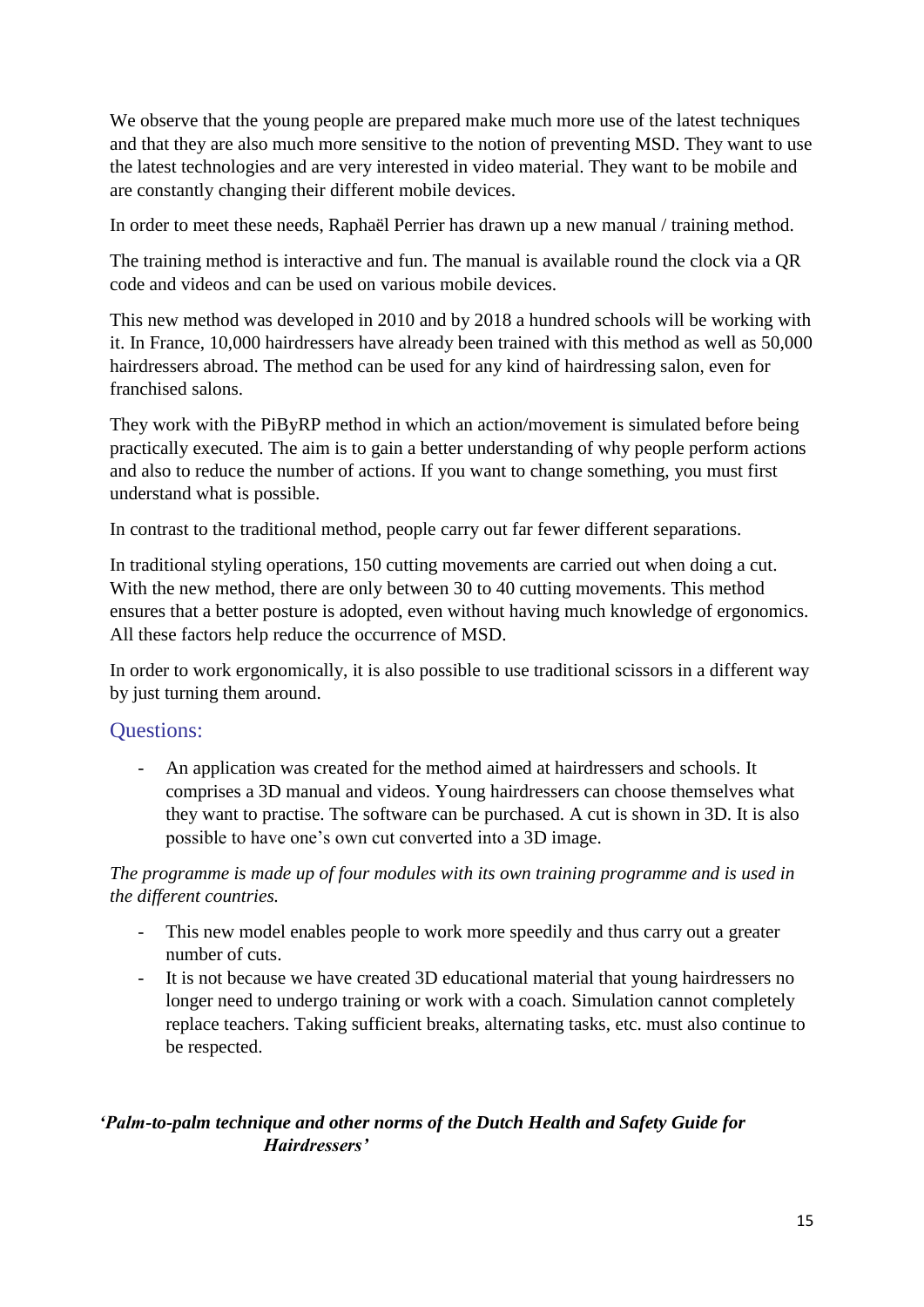#### Martijn de Kort, one of the negotiators of the Dutch Health and Safety Guide for Hairdressers' - the **Netherlands**

The industry platform in the Netherlands is a consultation platform between employers and employees, the aim of which is to improve working and health conditions. Health and safety regulations are regularly adjusted to take account of new scientific research and insights.

In 2014, the industry platform decided to draw up a health and safety catalogue for all Dutch hairdressers, i.e. employers, employees, students, the self-employed without employees and industry.

A Dutch research agency has reviewed the regulations regarding prevention in the Netherlands and the European Union and the pertinence of the rules, good practices and whether there is a monopoly situation. This investigation led to new rules and guidelines, namely the health and safety catalogue.

Ergonomic solutions can be broken down into 5 categories:

- posture
- interior design of the salon
- equipment
- work material
- organisation of tasks and work

The palm-to-palm method was developed as a non-mandatory technique in order to relieve strain on the shoulders.

To promote all this and to teach people how to work correctly, the industry platform developed a campaign with, among other things, booklets with checklists aimed at the different target groups (e.g. for the mobile hairdresser: recommendation to use an office chair, etc.).

Ergonomics is not exactly an attractive subject for hairdressers. It was also found that schools found it even less attractive than employers. 75% of the schools did not follow the rules, because the teachers do not always set a good example and because the schools are not always properly equipped. That is why the Industry Platform thought it was very important to include the new guidelines free of charge and uniformly in the teaching material (Pivot Point, HairlevelX ...).

It is important for everyone to be aware of why it is necessary to work safely, to know who we are targeting, and to set the right priorities, so that we don't tackle everything at the same time. It is important to check out what has not yet been done and the starting point is with the hairdressing schools ...

## Questions:

There must be rules, but there must also be controls.

• *31% of hairdressers say that if they were trained in this, they would have been able to implement it effectively.*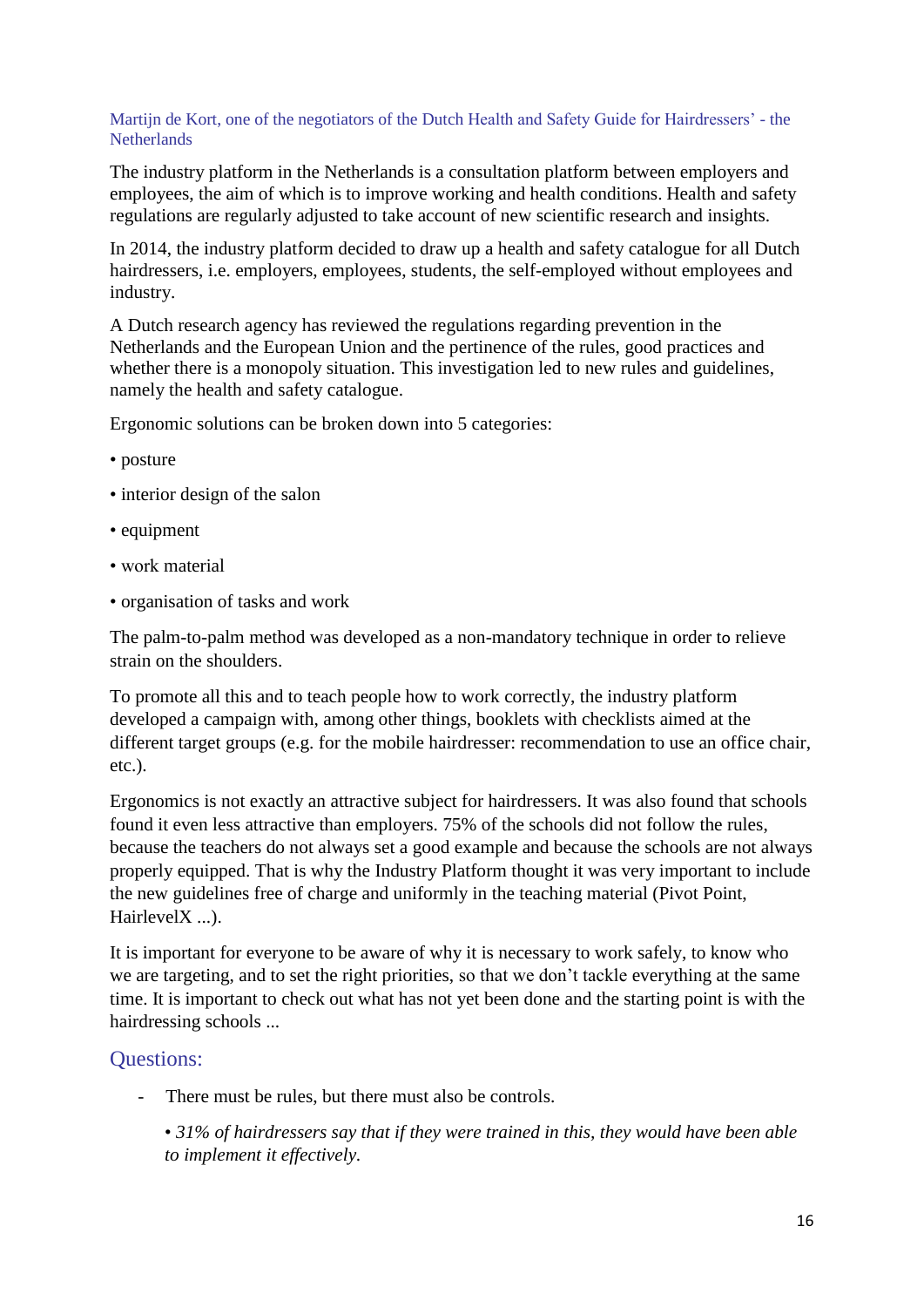*• 45% of employees attach great importance to training programmes in which ergonomics is an important part.*

- Is it feasible to draw up a norm? Will the EU Commission allow us to create a norm? See our H & S agreement.

*The legislation comes from the European Parliament. The norms come from advisory bodies. They are applied voluntarily and are not mandatory.*

Which institution guarantees the validation of the standards within the 27 EU countries?

*The European Committee for Standardisation, of which AFNOR is a member*.

Should we encourage people to use this new hairdryer?

*They can try it but they should use it correctly. We certainly cannot make it compulsory. We can offer it in schools so that young people learn the correct way to use it right from the very start. It is important to offer a wide diversity of equipment in order to motivate people to adopt an ergonomic work style.* 

#### NORMS: DRAWING UP RECOMMENDATIONS

*'Working towards European norms to improve the working conditions of hairdressers?'* Guido De Jongh, Advisor ETUC

#### *'General conditions and recommendations for ergonomic norms in hairdressing salon furnishings'*

Christian Frank, Dipl.-Designer, Dipl.-Ing. (FH), Head of Design and Development, Member of the Executive Board of Olymp GmbH & Co. KG (company for salon furnishings) Germany

Mr Christian Frank is a designer and engineer whose role is to provide recommendations on chairs, hairdressing stools, wash basins and hairdryers in hairdressing salons. He works for Olymp, Stuttgart. Olymp provides work equipment such as wash basins, laboratory material, chairs, hairdryers, curling tongs, etc. as well as the overall interior design of hairdressing salons (20 employees provide advice).

Olymp is the largest company in Germany, operating in 35 countries and has its own research department. Working sustainably is very important, as are ergonomics, quality and design. Olymp has already received different prizes for the ergonomics, ecology, safety and quality of its products.

When designing and furnishing a hairdressing salon, a number of various stakeholders are involved including the hairdressers and the customers. Different actions are also carried out at different times. In order to make an effective choice, it is important to determine different criteria. It is important to look at what the building looks like. Customers also contribute to certain decisions in determining the appearance of the hair salon. Why do customers choose specific hairdressers? Because of the look of the place that looks promising, the dignified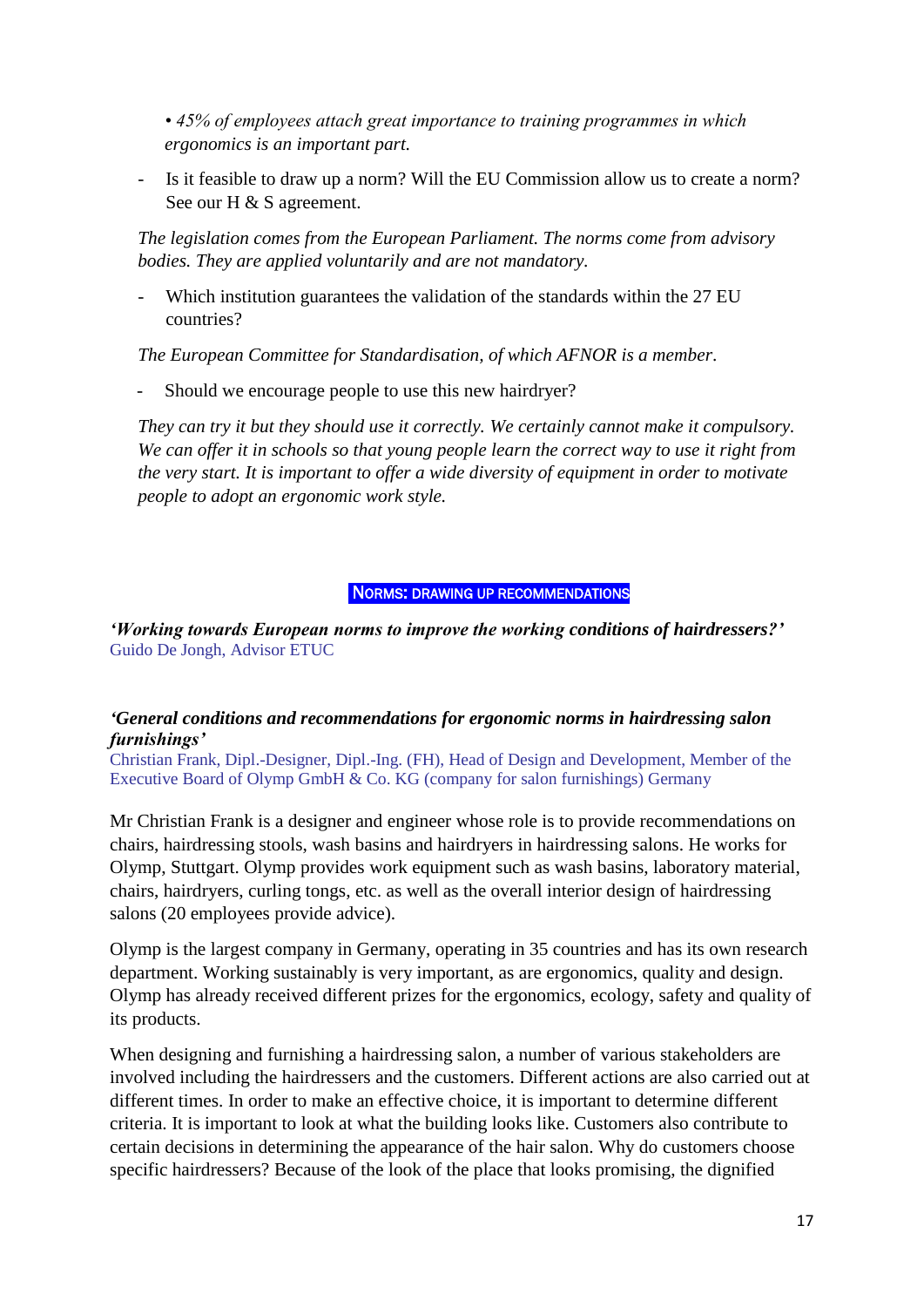appearance of the hairdresser, the possible choice criteria, and the word of mouth advertising ...

Hairdressers also have to have the knowledge required in order to be able to integrate the equipment. Customers themselves need to be able to use the equipment (must be able to switch things off themselves for instance. ).

Ergonomic parameters and recommendations for:

## > HAIRDRESSING CHAIRS

Creating a good chair is not a question of chance, but of gradually building up a design, making a prototype, taking account of different customers (tall, short, fat, thin ...).

Ergonomic parameters:

- pump mechanism
- head rest

• comfort for adjusting the back supports (difficult to operate, must be hydraulic), lowering seat heights

- ergonomic design
- stability
- wheels

Recommendations for hairdressing chairs:

• There are no existing norms. We have to rely on the norm for office chairs to ensure stability, strength, safety and durability.

• The lowest seat height is max. 490 mm, 190 mm for men in Norway, 164 mm for women in Italy. It must be possible to adjust the heights, the hydraulic element is very important therefore.

• Hydraulic chair min 170 mm.

• It must be possible to clean the wheels easily because of the hair that remains stuck

## > THE HAIRDRESSING STOOL

Ergonomic parameters:

- ergonomic shape of the seat, must not hinder blood circulation
- lower seating heights
- adjustable in height
- $\bullet$  the mobility is important
- with or without back support, the back support is important
- classic chair for short-term use
- must be able to tilt
- stability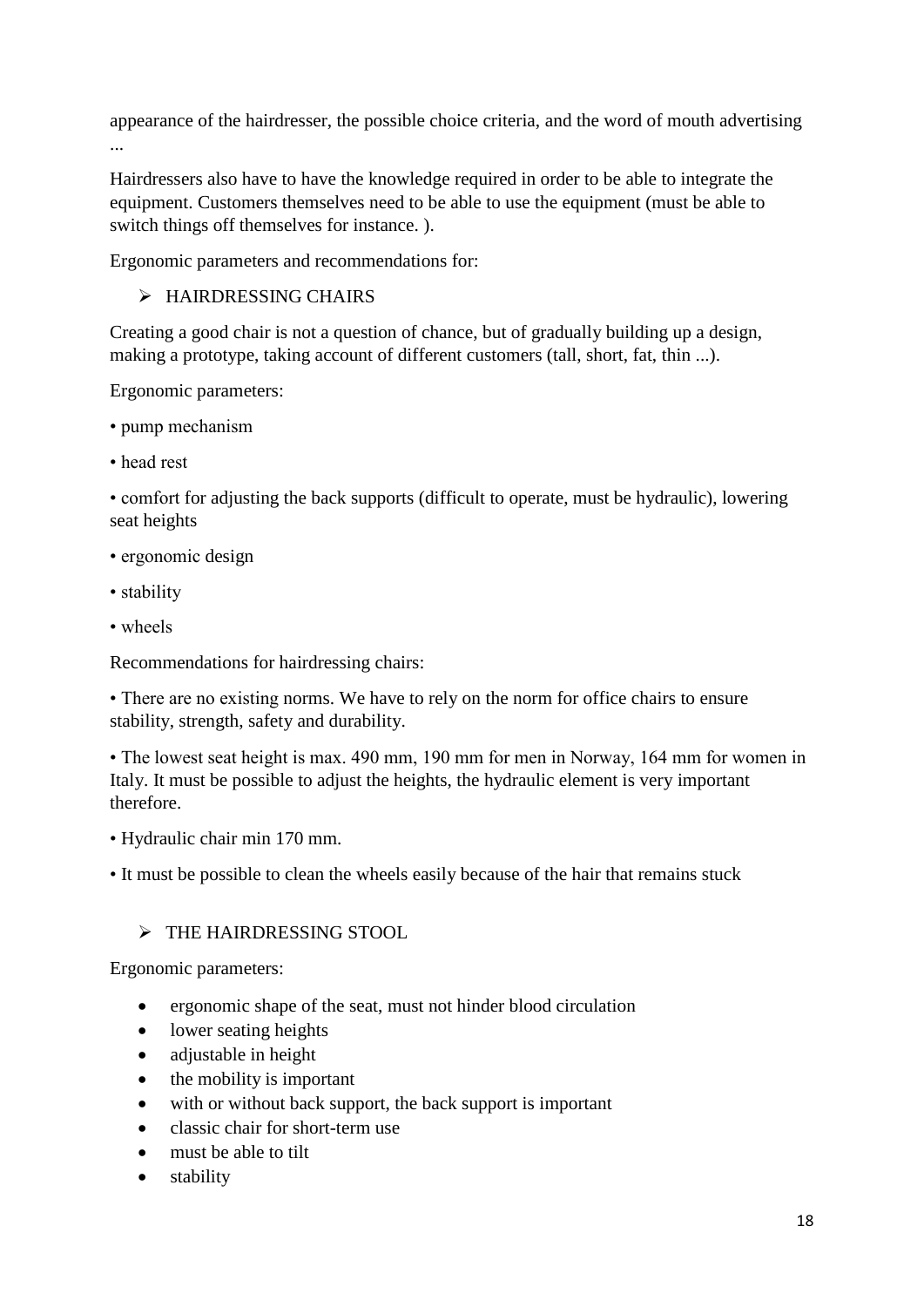• wheels

Recommendations for hairdressing stools

- there are no existing norms, so they are based on those of office chairs for stability, strength, safety and sustainability
- lowest seat height is max 500 mm
- hydraulic seat minus 200 mm
- wheels must be easy to clean
- the wheels must be replaceable
- the diameter of the base must be sufficiently wide that that it cannot tip over

### $\triangleright$  WASH BASINS

Ergonomic parameters:

• different sizes of the wash basin

• sufficient depth, wide enough to get all the hair inside, it must be possible to gather up all the hair

• importance of the position, shape and adjustability

• when manufacturing products in porcelain, it often needs to be re-milled because it has to be perfectly smooth

• sufficient space behind the wash basin

• ergonomic shape for the customer – uncomfortable when it presses on the cervical vertebra possibly with rubber but not as hygienic

• vibration, massage

• sitting or more supine position: the more supine one is, the greater the pressure on the neck. Footrest for the customer

Recommendations for wash basins:

• the distance between the back and the neck should be no more than 500 mm

• Sitting and standing installations should have different widths

• Should be able to tilt: if the customer does not feel comfortable, they should be able to push themselves up. Should be able to be operated by both hairdresser and customer.

## > HAIR DRYERS

Ergonomic parameters

- the shape
- the surface of the grip zone
- weight and balance
- power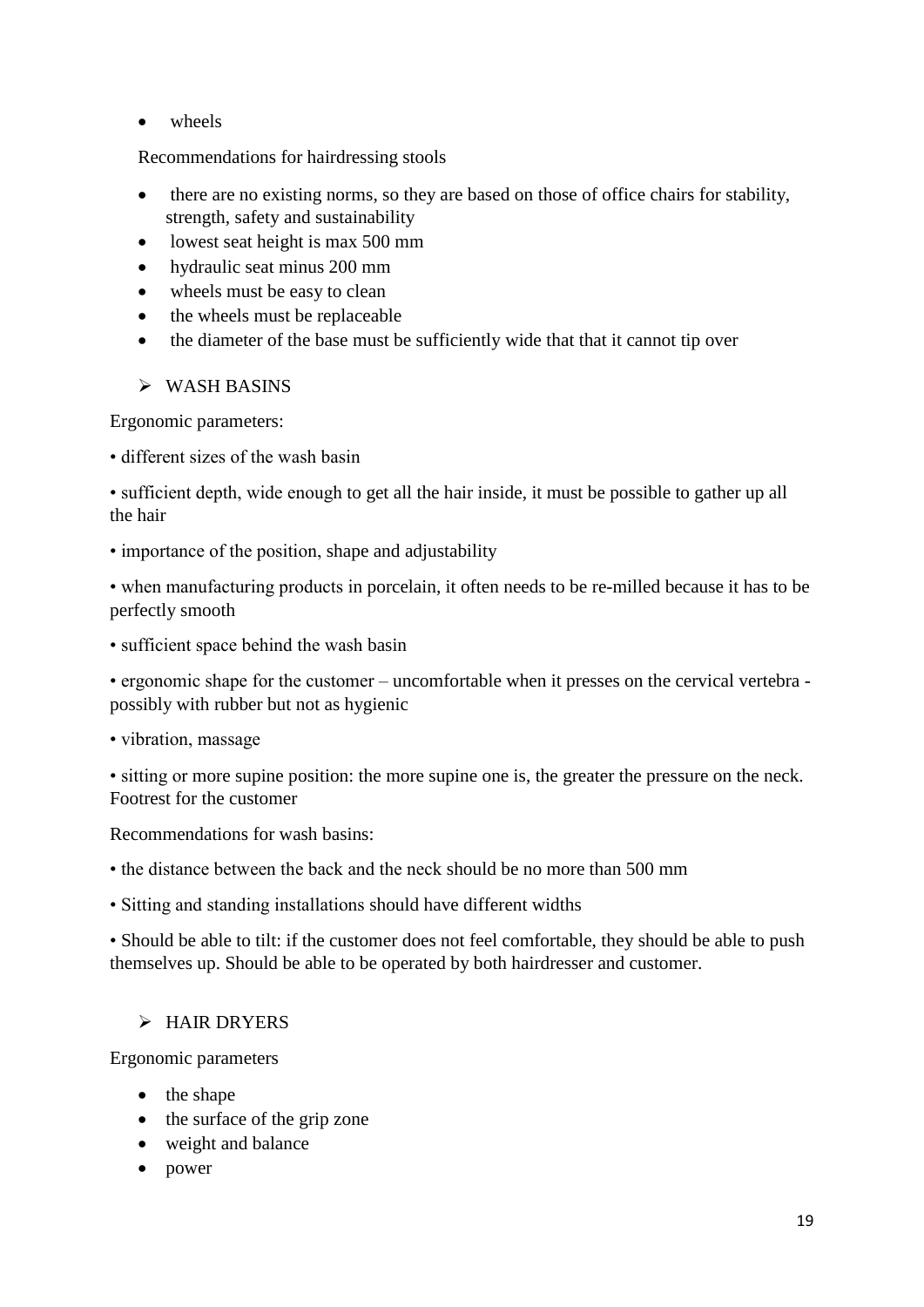- air speed
- volume
- length of wire

Recommendations for hair dryers:

- ergonomic shape: no smooth surface on the handle
- maximum weight of  $600 g$
- AC motor instead of DC motor (dries faster consequently has to be held for less time in the hand)
- technical details are important
- $\bullet$  2000W
- $\bullet$  air speed 100 km / h
- $\bullet$  3 m cable
- 69 dB measured at the level of the head

The aim is to arrive at a joint norm that should also be circulated to all the users. This is also about a relationship of trust, more specifically trust in a specific piece of equipment.

# Questions:

- Is it in the manufacturers' interest to be prepared to set up norms with the hairdressers, considering that this demands an enormous investment?

*Olymp is present at this seminar, which is a sign that people are indeed prepared to do something about this problem. Perhaps a number of Italian competitors should also be addressed. Norms are published which means that they are not considered as trade secrets. The principal goal of Olymp is to deliver quality and to ensure that customers are satisfied. Its competitors are mainly Chinese wholesalers.*

### *'A framework to ensure progress for everyone'*

Jean-Loup Commo Development Manager Occupational Safety and Health at AFNOR Standardisation, France

AFNOR is a French organization that draws up norms for health and safety. AFNOR is a member of the European Committee for Standardisation and also operates on the international circuit.

A norm is a frame of reference with guidelines for technical and qualitative requirements for products, services and practices.

It is important to make good use of the norms, given that they are used on a voluntary basis.

A norm is jointly drawn up by the various market players. Hairdressers, companies specialising in furnishings, professional organisations, trade unions, government bodies, ergonomists and prevention services ... could put in a proposal. After collective consultation, norms can be drawn up, approved and applied. Norms are only recommendations and not legally binding.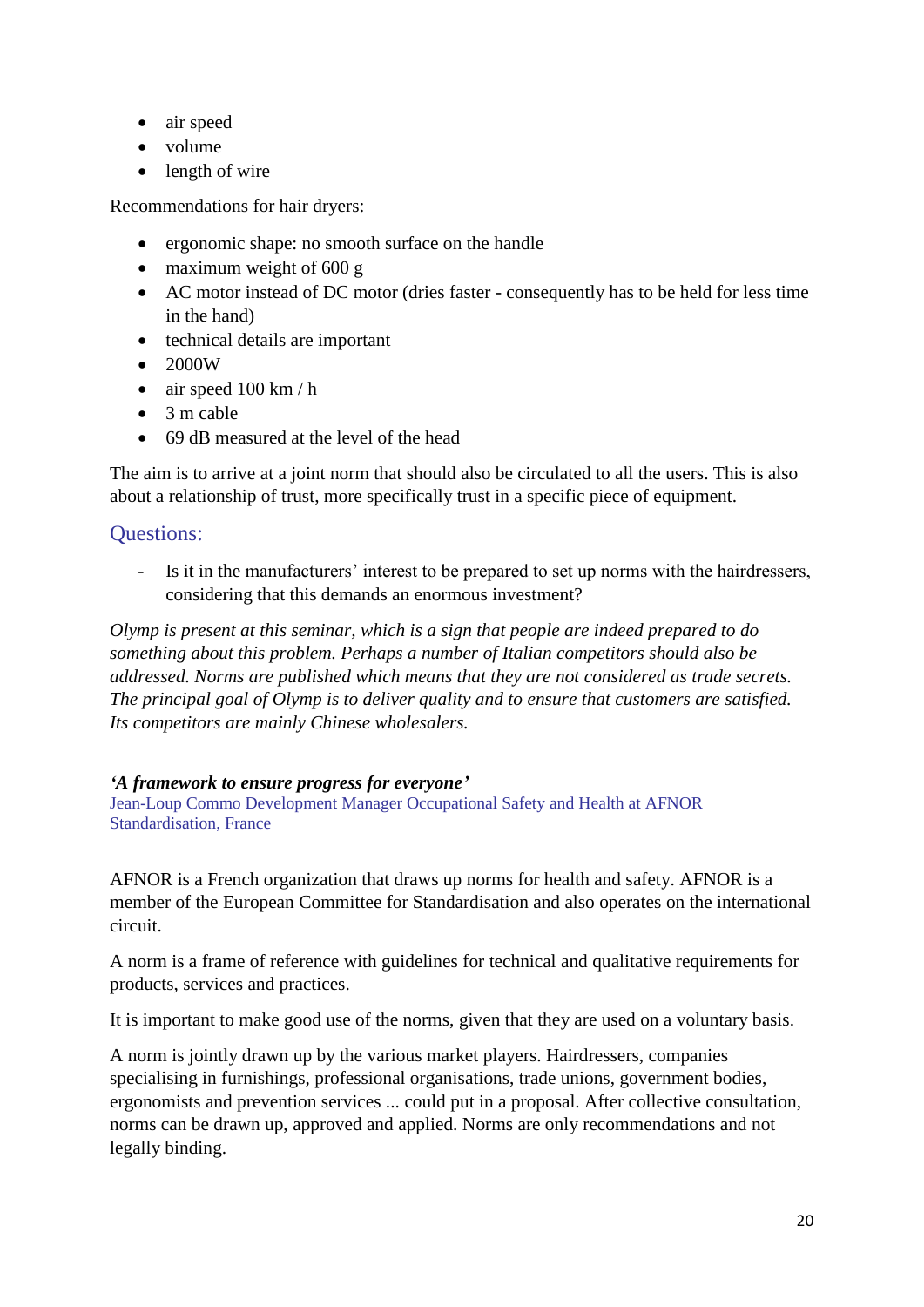In France a debate is currently taking place about ensuring that norms and legislation are not confused. In the UK there is a problem with the word 'standard'.

Examples of prevention norms governing MSD and ergonomics already exist for cashiers, waste sorters, lifting heavy loads, noise and lowering noise in company restaurants, etc.

A voluntary norm should serve a general purpose for the sector, employers, public stakeholders, local authorities and consumers. One example would be a norm for employees and health insurance costs. We must ensure these norms are given greater visibility.

In France there are a total of 34,674 norms affecting all sectors. In 2016, 633 norms were scrapped and 13,034 were revised.

When drawing up a norm, a whole cycle has to be completed. From initial proposal to survey, from collective development with subsequent research and a study of the accompanying comments through to the final validation and publication. Reviews are scheduled to take place every five years.

In Europe:

CEN -> a European standard. Once the norm has been adopted, the different Member States must follow through with it. If national legislation rejects the EU norm, the countries must withdraw their national legislation.

CWA -> a document that is drawn up during a workshop by the participating members. This is only an agreement between the participating countries and is less binding in Europe.

CWAs are reviewed after three years. After the following three-year period, they become CEN norms or they are scrapped.

Drawing up European norms:

Based on consensus. No two norms are drawn up on the same subject. The document is drawn up in English together with a technical committee and the corresponding members. A public survey is carried out after studying the application. The duration from development to publication is three years. The norms are revised every five years.

One has to allow for between six and 38 months for a CWA to be issued.

Projects must be submitted with a clear definition of the objective and work programme, as well as details about financing. All participants must be registered. Expect to wait up to maximum 60 days for a reaction. The applicants must finance the process themselves.

It is not easy to participate in a CEN, because they are by invitation only. There are no voting rights. France can indeed participate.

A European norm for beauty specialists already exists.

It is important to map all existing national norms at the beginning. The next stage is to determine who will submit the application to draw up the norm. Is this done via CEN or a national organisation such as AFNOR?